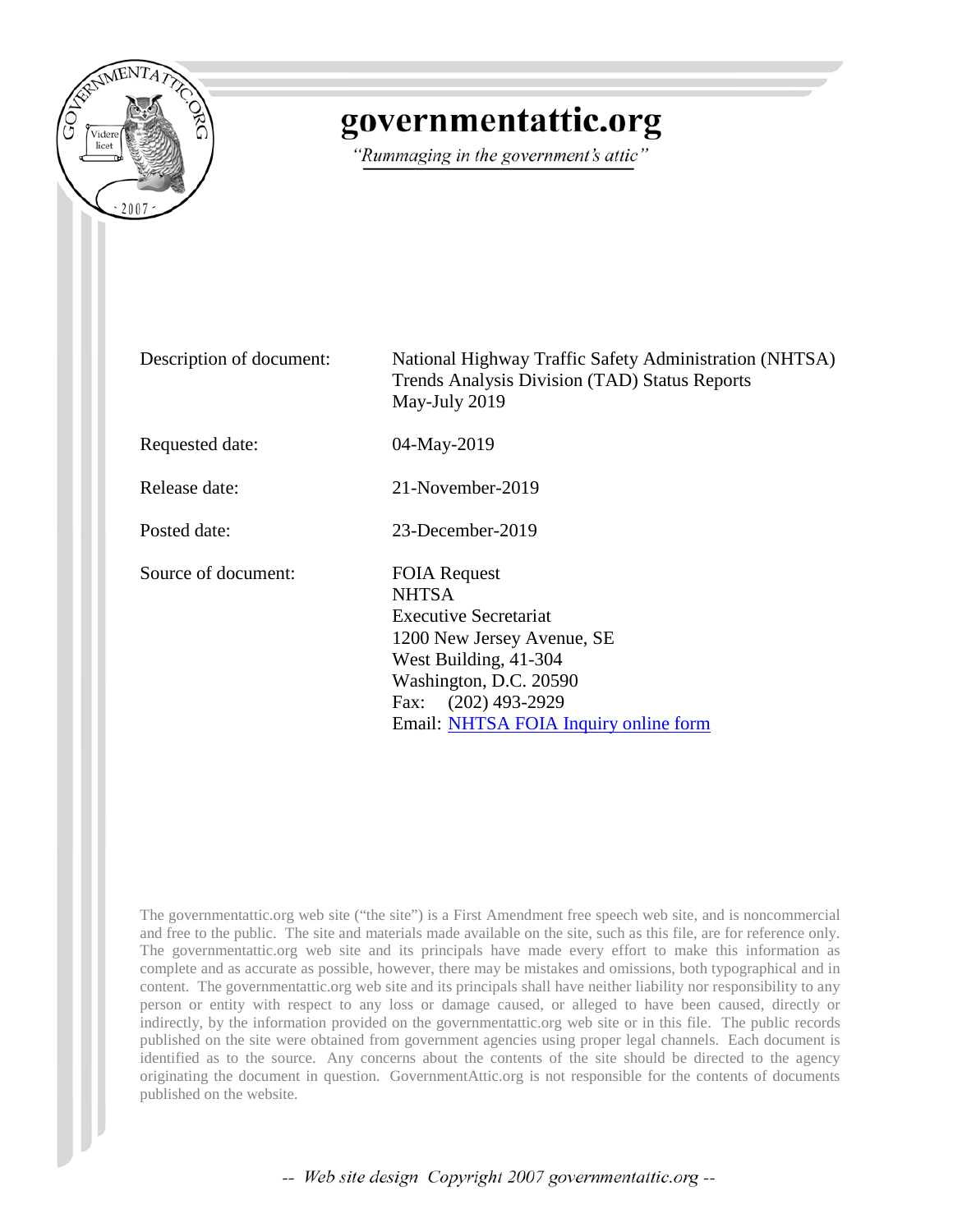

U.S. Department of Transportation

**National Highway Traffic Safety Administration** 

1200 New Jersey Avernie, SE Washington, DC 20590

## **CERTIFIED MAIL** - **RETURN RECEIPT REQUESTED**

November 21, 2019

## RE: Freedom of Information Act (FOIA) Request ES19-001667

This responds to your May 4, 2019 FOIA request seeking a copy of the most recent annual summary report of the Trends Analysis Division (TAD) of the Office of Defects Investigation or the most recent internal reports produced by the Trends Analysis Division if there is no annual summary report available.

Enclosed are records responsive to your request.

I have withheld records or portions of records that are exempted from the statutory disclosure requirement that contain information related to pre-decisional agency deliberation, opinions or recommendations pursuant to FOIA Exemption 5. 5 U.S.C. § 552(b)(5).

I have withheld records or portions of records containing information whose disclosure would constitute a clearly unwarranted invasion of personal privacy pursuant to FOIA Exemption 6. 5 U.S.C. § 552(b)(6).

Pursuant to 49 CFR Part 7, there is no charge for this response.

I am the person responsible for this determination. If you wish to appeal this decision, you may do so by writing to the Chief Counsel, National Highway Traffic Safety Administration, 1200 New Jersey Avenue, S.E., West Building, W41-227, Washington, DC 20590, pursuant to 49 C.F.R. § 7.32(d). Alternatively, you may submit your appeal via electronic mail to nhtsa.foia.appeal@dot.gov. An appeal must be submitted within 90 days from the date of this determination. It should contain any information and argument upon which you rely. The decision of the Chief Counsel will be administratively final.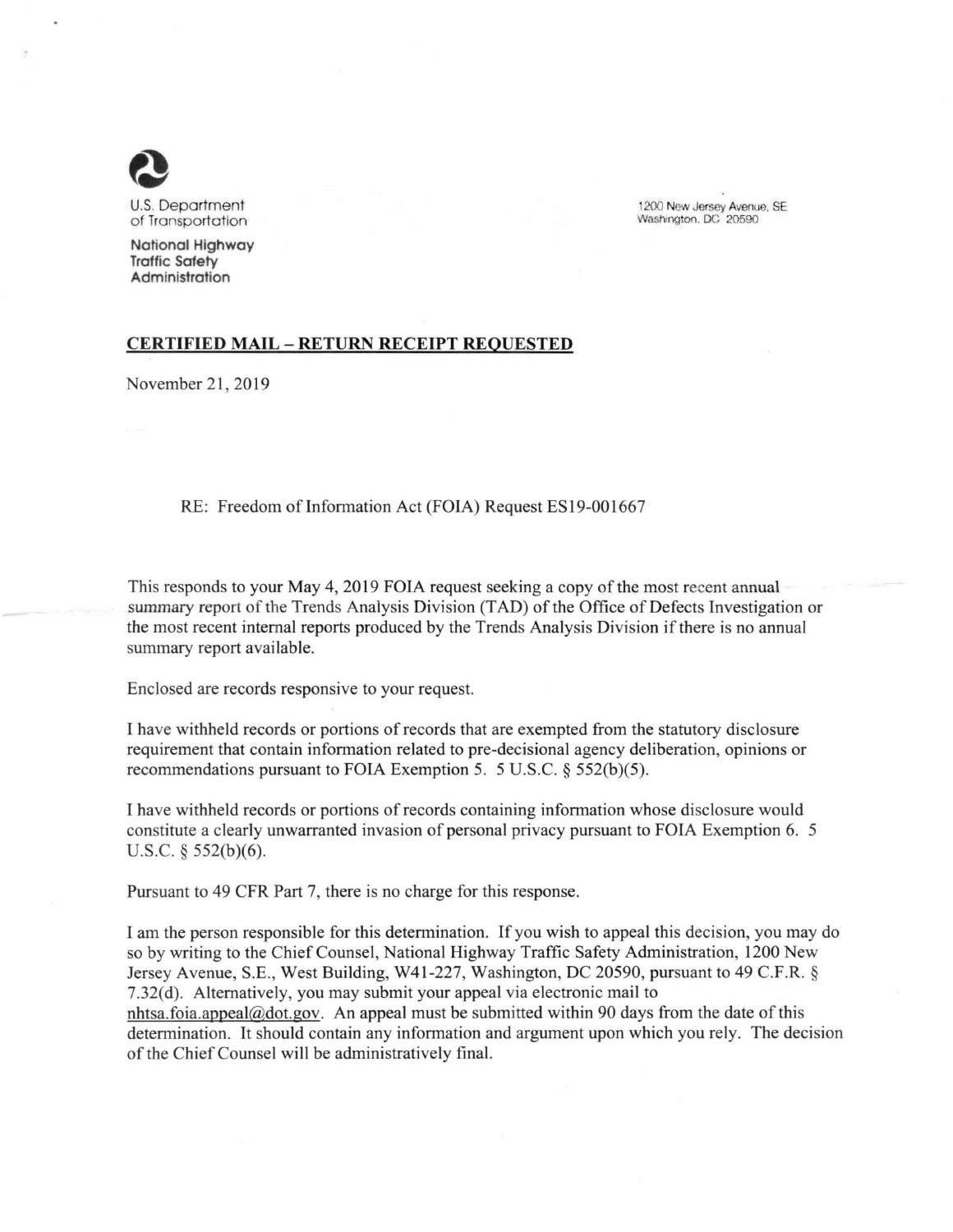You also have the right to seek dispute resolution services from NHTSA's FOIA Public Liaison, Mary Sprague, who may be contacted on (202) 366-3564 or by electronic mail at Mary.Sprague@dot.gov. Further dispute resolution is available through the Office of Government Information Services (OGIS). You may contact OGIS on (202) 741-5770 or by electronic mail at ogis@nara.gov.

Very Truly Yours, Senior Service (SSE), Tea may centure of the distribution of the Magnetic Senior Attorney

Enclosures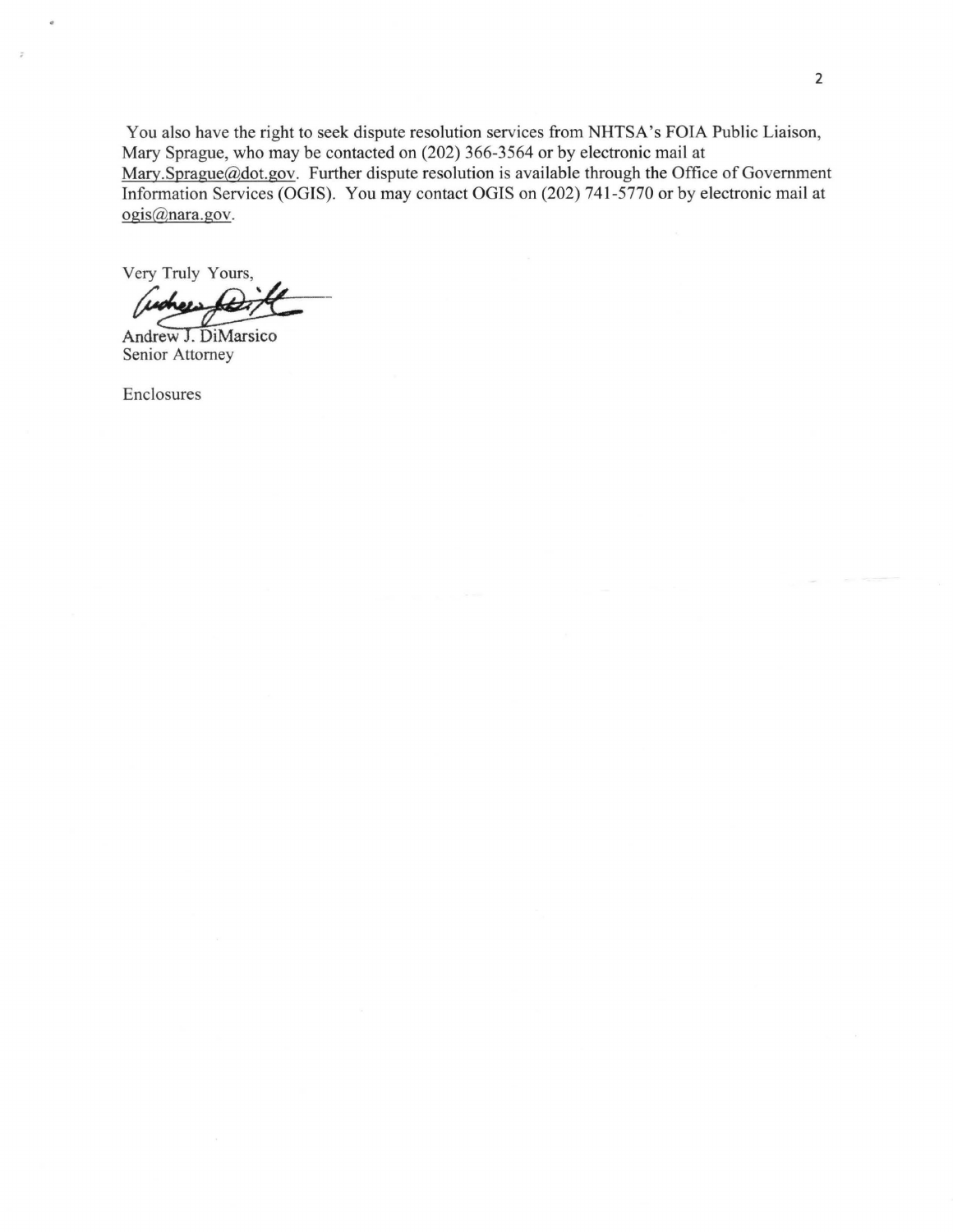## **Trends Analysis Division Status Report May 2019**

## **Outreach Progress/ Worktlow**

The TREAD requirements reminder letter, TREAD manufacturers and below threshold manufacturer recipient list receipt confinnation and responses are located on SharePoint:  $(b)(6)$ 

## **Data Compliance and Quality Workllow**

Continued assisting TREAD Manufacturers, of Buses, Emergency Vehicles, Light Vehicles, Medium-Heavy Vehicles, Motorcycles, Trailers, Equipment, and Child Restraint Systems, that meet Transportation Recall Enhancement, Accountability and Documentation (TREAD) Act reporting requirements. The Act requires manufacturers to report, periodically or upon request, information received from domestic or foreign sources that may assist in the identification of safety defects. Manufacturers are required to include production numbers, incidents involving death and injury, property damage claims, warranty claims, consumer complaints and Field Reports in their quarterly submissions:

- Responding to telephone calls, and retrieving telephone messages
- Troubleshooting and reconciling problems preventing online submission, in the Advanced Retrieval, Tire, Equipment and Motor Vehicle Information System (ARTEMIS), of Aggregate, Death and Injury, and Substantially Similar Vehicle reports
- Directing manufacturers to sources of problem resolution
- Generating Missing and Rejected Submission Reports
- Emailing, and making follow-up telephone calls to manufacturers regarding Missing and/or Rejected submissions
- Processing and uploading, to ARTEMIS, submissions that manufacturers emailed to the IIclpdcsk
- Entering, scanning, and uploading communication updates, to ARTEMIS, received from manufacturers regarding Primary/Secondary contact information changes. etc.
- Re-setting ARTEMIS Passwords

(b)(6)

• Chronologically recording and tracking correspondence using the eTrack (Microsoft Access Database) Compliance Helpdesk Correspondence Tracking Call Log:

| <b>Submissions</b><br>Received by<br>Email | Email -<br>Requests for<br>Submission | Telephone -<br>Requests for<br><b>Submission</b> | Email-<br>Questions,<br><b>Answers</b><br>Assistance | <b>Telephone Calls -</b><br><b>Updates</b><br><b>Ouestions</b><br>Assistance | Accepted<br><b>Submissions</b> | <b>Rejected</b><br><b>Submissions</b> |
|--------------------------------------------|---------------------------------------|--------------------------------------------------|------------------------------------------------------|------------------------------------------------------------------------------|--------------------------------|---------------------------------------|
| 142                                        | -19                                   |                                                  | 140                                                  |                                                                              | 125                            | 45                                    |

Received two Email requests for assistance regarding recalls, resolved by providing the Recall Helpdesk Telephone Number and email address.

Updated TREAD/EWR manufacturer account contact for Ferrari. Consolidating TREAD/EWR manufacturer accounts into one account for DTNA, working on an IT solution to address this issue.

The Biweekly Missing and Rejected Reports are located on SharePoint: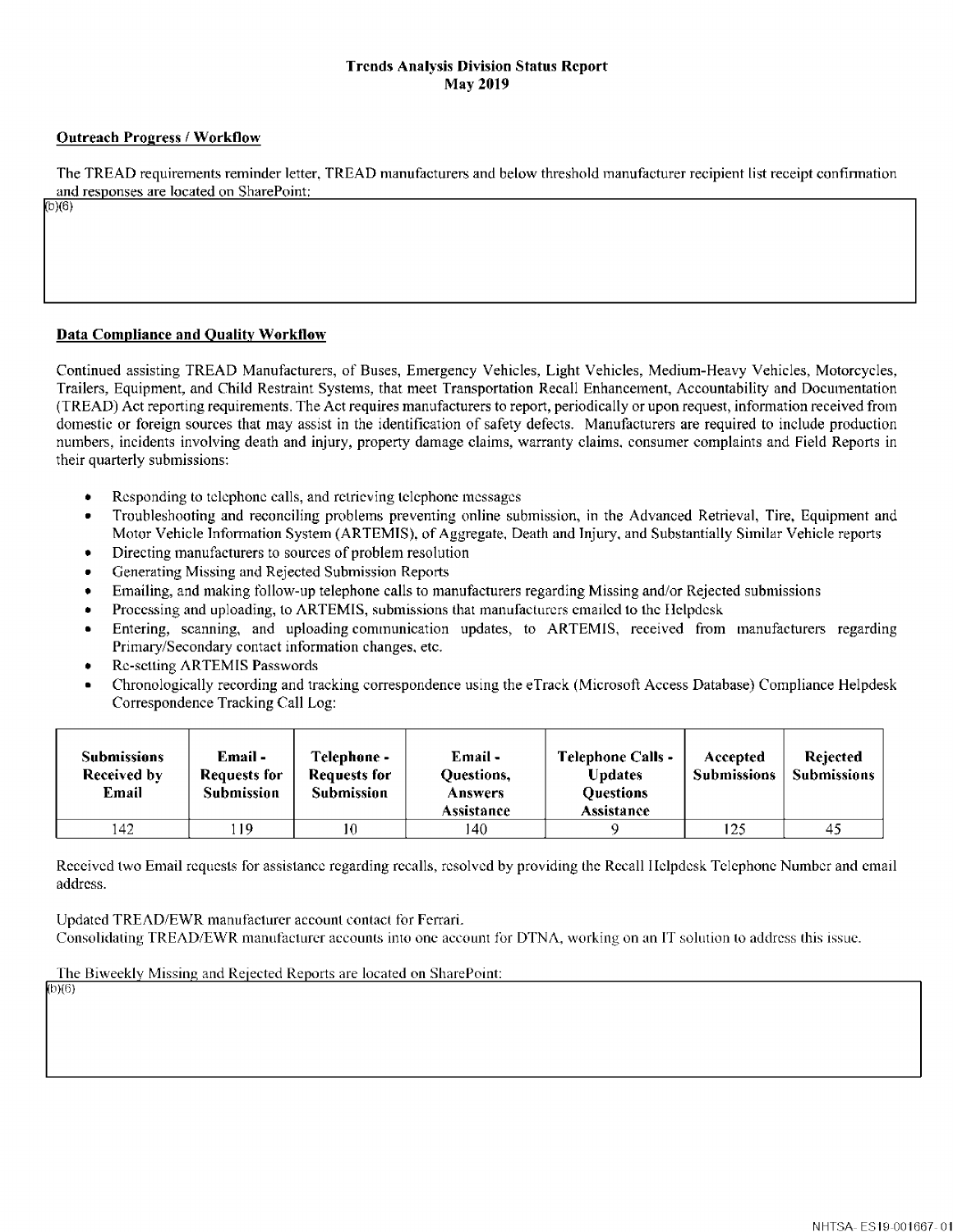## **Quarterly aggregate table production**

| $\bullet$ |                |
|-----------|----------------|
|           | 31 E.<br>~<br> |
|           |                |

## **Data activities**

| $\bullet$              |        |
|------------------------|--------|
| $\bullet$              | (b)(5) |
| $\bullet$<br>$\bullet$ |        |

Uploaded 289 DI responses from 2018Q4.

#### **Field Report Review, Annotation, Screening and Referral Progress/ Work Flow**

Continued reviewing and annotating Field Reports (Bayesian Filter Score <2, 2-3) to ensure language that is considered of interest to investigators is not being missed by the Bayesian Filter scoring. Assigned a No set for Bayesian Filter Training to reports that did not contain language requiring further investigation and contractor selected ODI review for reports that needed further investigation.

|          | 2018 Q3                 |             | 2018 Q4  |                                |             |  |
|----------|-------------------------|-------------|----------|--------------------------------|-------------|--|
| Received | Reviewed /<br>Annotated | Outstanding | Received | Reviewed /<br><b>Annotated</b> | Outstanding |  |
| 1825     | 1563                    | 262         | 2113     | 287                            | 1826        |  |

Continued reviewing and annotating Field Reports (Bayesian Filter Score>3), and Field Reports marked for OD! Review, assigning a Yes or No set for Bayesian Filter Training, screening the Field Reports for potential safety issues/trends, searching the ARTEMIS database for documentation (Technical Service Bulletins, Complaints, etc.), to identify and substantiate safety issues/trends found in the Field Reports, and notating the potential safety issues/trends in the EWR Potential Issues Tracking Spreadsheet stored on II Drive: /NVS/Enforcemcnt/ODI/BLF EWR Support, and located on SharcPoint:

(b)(6)

| 2017 Q3  |          |             | 2017Q4   |          |             | 2018 Q1  |          |             |
|----------|----------|-------------|----------|----------|-------------|----------|----------|-------------|
| Received | Screened | Outstanding | Received | Screened | Outstanding | Received | Screened | Outstanding |
| 6277     | 6274     |             | 5564     | 4601     | 963         | 2336     | 362      | 1974        |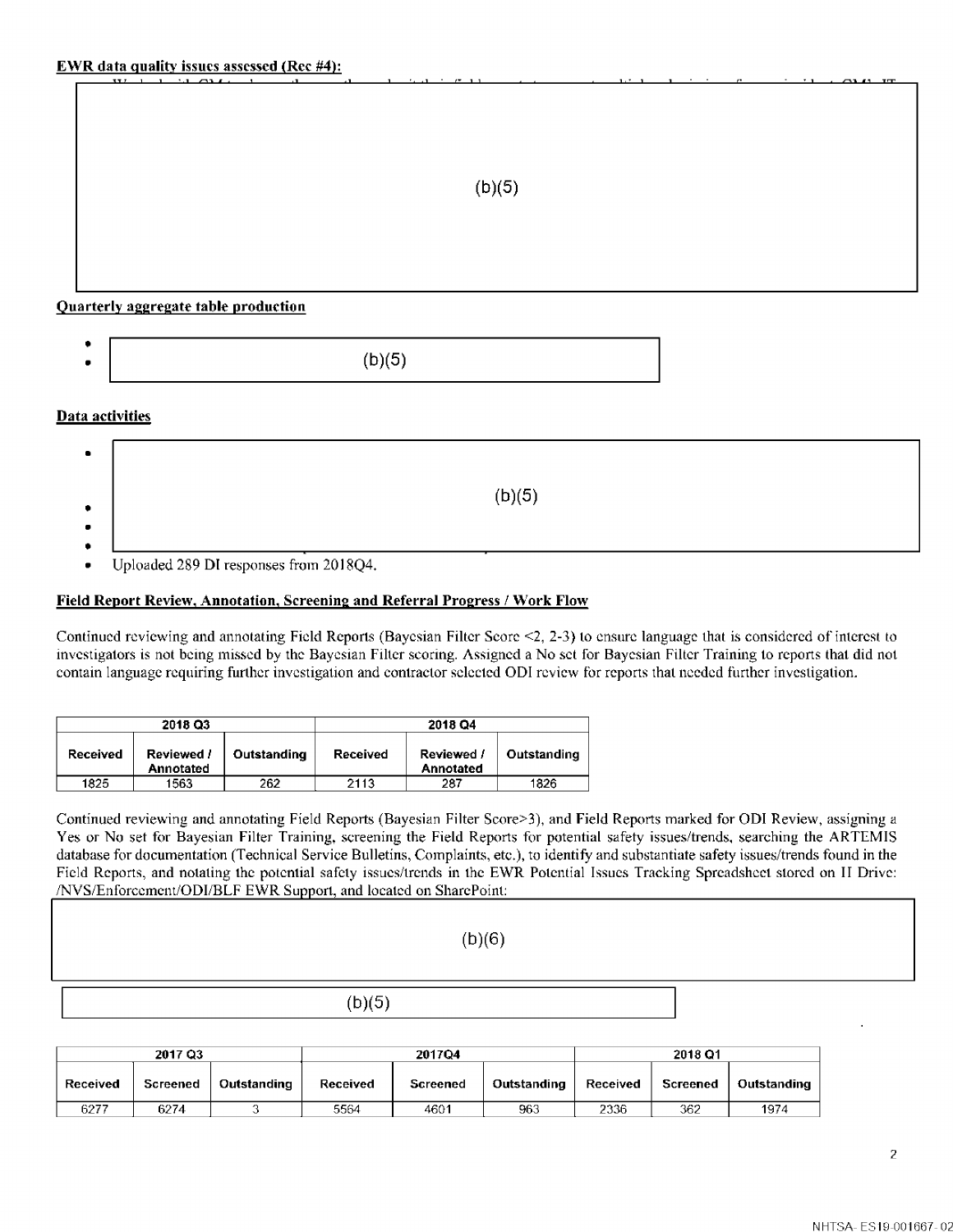| 2018 Q <sub>2</sub> |                 |          | 2018 Q3  |                 |             | 2018 Q4  |          |             |
|---------------------|-----------------|----------|----------|-----------------|-------------|----------|----------|-------------|
| Received            | <b>Screened</b> | Received | Screened | Outstandi<br>ng | Outstanding | Received | Screened | Outstanding |
| 1936                | 212             | 3390     | 575      | 2815            | 1668        | 3390     | 575      | 2815        |

## **Field Report Death. Injury, and Fire Directive**

Field report reviewers continued to notify the TAD Chief of any Field Reports identified as indicating or alleging an injury(s), death(s), or fire, via email, within one (I) business day of review. Communication(s) include information on the make, model, model year, and type of incident. The body of the email includes a direct pathway link to the Field Report in ARTEMIS. Field Reports that indicate death. fire, or injury requiring medical attention, are highlighted. Notification is necessary whether or not incidents are identified:

## $(b)(5)$

## **Death and lnjurv Inquiry Correspondence Tracking Progress/ Workflow**

The Complete Death and Injury Inquiry Selection List is located on SharePoint:

(b)(6)

#### **Death and Injury Inquiry Letters**

One Comprehensive Inquiry letter received and processed

## **Death and Injury Inquiry Letter Responses**

Continued processing TREAD Manufacturer Responses to Death and Injury Inquiry Letters, searching the ARTEMIS database for supporting documentation (Technical Service Bulletins, Complaints, etc.).

Twenty-One (21) Death and Injury Inquiry Letter Responses Received and Processed.

| Di Sequence                 | R C                                              | Manufacturer | EWR ID | Y/Q    | Component                  | Death      | <b>Injury</b>  |
|-----------------------------|--------------------------------------------------|--------------|--------|--------|----------------------------|------------|----------------|
|                             |                                                  |              |        |        |                            |            |                |
| DI18-095 (212)              | <b>GM</b><br>LIGHT<br>2018/3<br><b>Seatbelts</b> |              |        | 0      |                            |            |                |
| DI18-095 (243)              | <b>LIGHT</b>                                     | <b>GM</b>    |        | 2018/3 | Airbags                    | 3          | $\overline{2}$ |
| DI18-095 (361)              | <b>LIGHT</b>                                     | GM           |        | 2018/3 | Airbags                    |            | 0              |
| DI18-095 (365)              | LIGHT                                            | GM           |        | 2018/3 | Airbags                    | 2          | 0              |
| DI18 095 (367)              | LIGHT                                            | GM           |        | 2018/3 | Airbags                    |            | 0              |
| DI18-095 (368)              | LIGHT                                            | GM           |        | 2018/3 | Airbags,                   |            | 0              |
| DI18-095 (358)              | <b>LIGHT</b>                                     | GM           |        | 2018/3 | Airbags                    |            | 0              |
| DI18-095 (371)              | <b>LIGHT</b>                                     | GM           |        | 2018/3 | Airbags, Electrical        | 0          | 2              |
| DI18-095 (386)              | <b>LIGHT</b>                                     | GM           |        | 2018/3 | Seatbelts, Fire Related    | 0          |                |
| D18-095 (394)               | <b>LIGHT</b>                                     | GM.          |        | 2018/3 | Airbags                    | 0          |                |
| DI18-095 (404)              | <b>LIGHT</b>                                     | <b>GM</b>    |        | 2018/3 | Power Train                | 1          | 0              |
| DI18-095 (445)              | <b>LIGHT</b>                                     | GM           |        | 2018/3 | Airbags; Rollover          |            | 3              |
| DI18-095 (455)              | <b>LIGHT</b>                                     | GM           |        | 2018/3 | Service Foundation/ Brakes | $^{\circ}$ | 1              |
| DI18-095 (447)              | <b>LIGHT</b>                                     | <b>GM</b>    |        | 2018/3 | Visibility                 | 0          | $\overline{2}$ |
| $\overline{D13}$ -096 (459) | <b>LIGHT</b>                                     | GM           |        | 2018/3 | Airbags                    | $\Omega$   | 1              |
| DI18-095 (460)              | <b>LIGHT</b>                                     | GM           |        | 2018/3 | Airbag; Fire Related       | $\Omega$   | 1              |
| DI18-095 (480)              | LIGHT                                            | <b>GM</b>    |        | 2018/3 | Airbags                    |            | $\mathbf 0$    |
| DI18-108 (135)              | <b>LIGHT</b>                                     | <b>HONDA</b> | 133    | 2018/3 | Airbags                    |            | 0              |
| DI18-108 (203)              | LIGHT.                                           | <b>HONDA</b> | 133    | 2018/3 | <b>Seats</b>               | 1          | $\Omega$       |
| DI18-108 (285)              | LIGHT                                            | HONDA        | 133    | 2018/3 | Air Bags, Speed Control    | $\Omega$   | 2              |
| DI18-108 (387)              | <b>LIGHT</b>                                     | <b>HONDA</b> | 133    | 2018/3 | Seats                      |            | $\Omega$       |
|                             |                                                  |              |        |        | Total                      | 16         | 16             |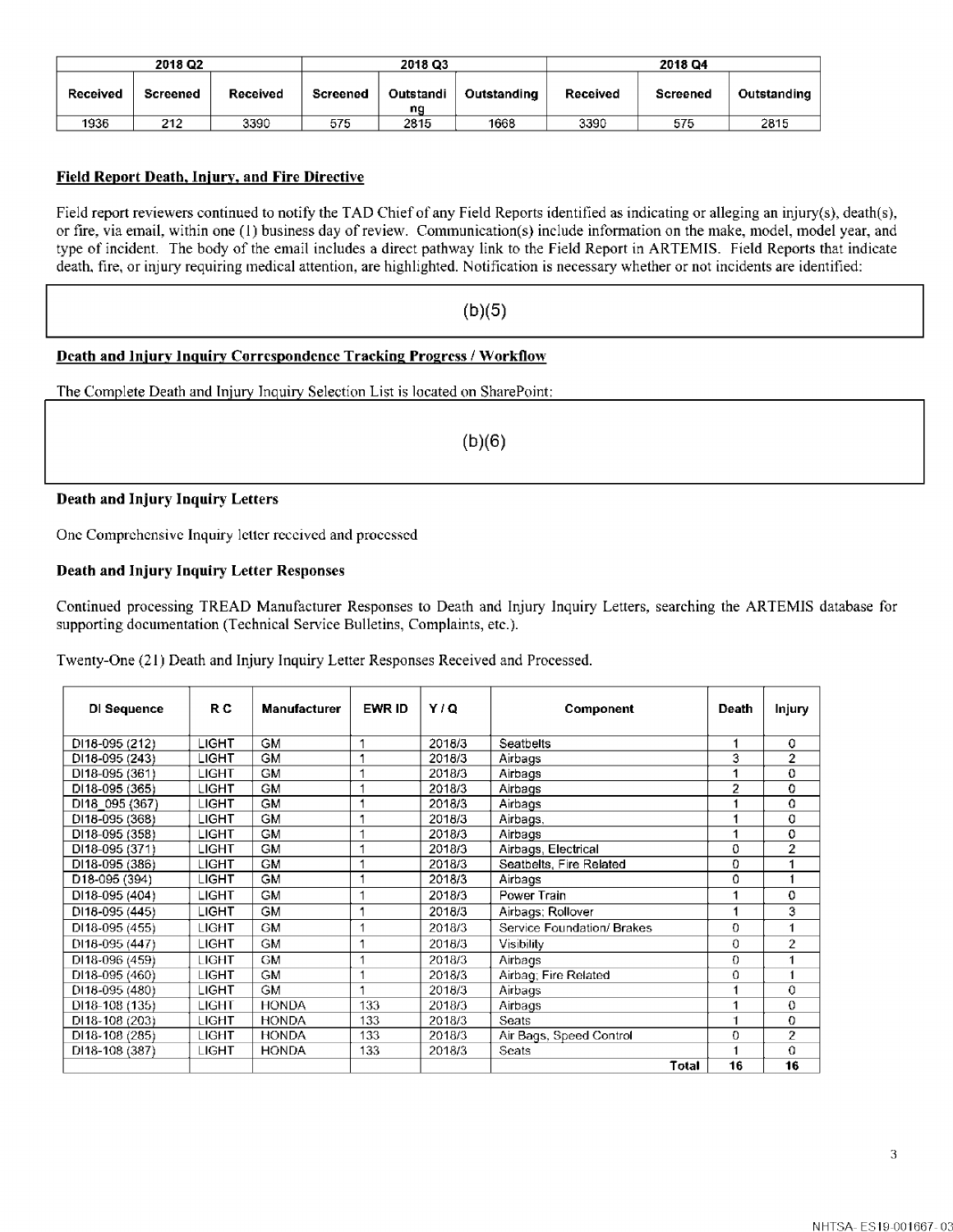## **Death and Injury Contractor Referrals Spreadsheet**

The primary objectives of the Spreadsheet are to identify death and Injuries (DI) that warrant further attention. and identify where a manufacturer identifies an irrelevant or errant component code. For records needing further attention such referrals are to be directed to the Safety Defect Analyst assigned to the vehicle make in question, recorded and tracked in the Spreadsheet through to the outcome disposition. Records identified with irrelevant component codes are to be sent to Safety Defects Specialist. and the TAD Chief.

The Death and Injury (DI) Contractor Referrals spreadsheet is located on SharePoint:

#### **Vehicle Defect Division A (Collin Baker)**

 $b)(5)$ 

**VDD Pre-Investigations, Issues, or Research** 

(b)(5)  $(b)(5)$ 

 $(b)(5)$ 

 $(b)(5)$ 

Completed TAD meeting with Ford to discuss Artemis Entry, Artemis Contacts, Production Data, Model Aliasing, Aggregate Data, Time Series, Death/Injury Data, Field Reports, Foreign Campaigns, TSBs/Extemal Communications, and the EWR Compliance Review.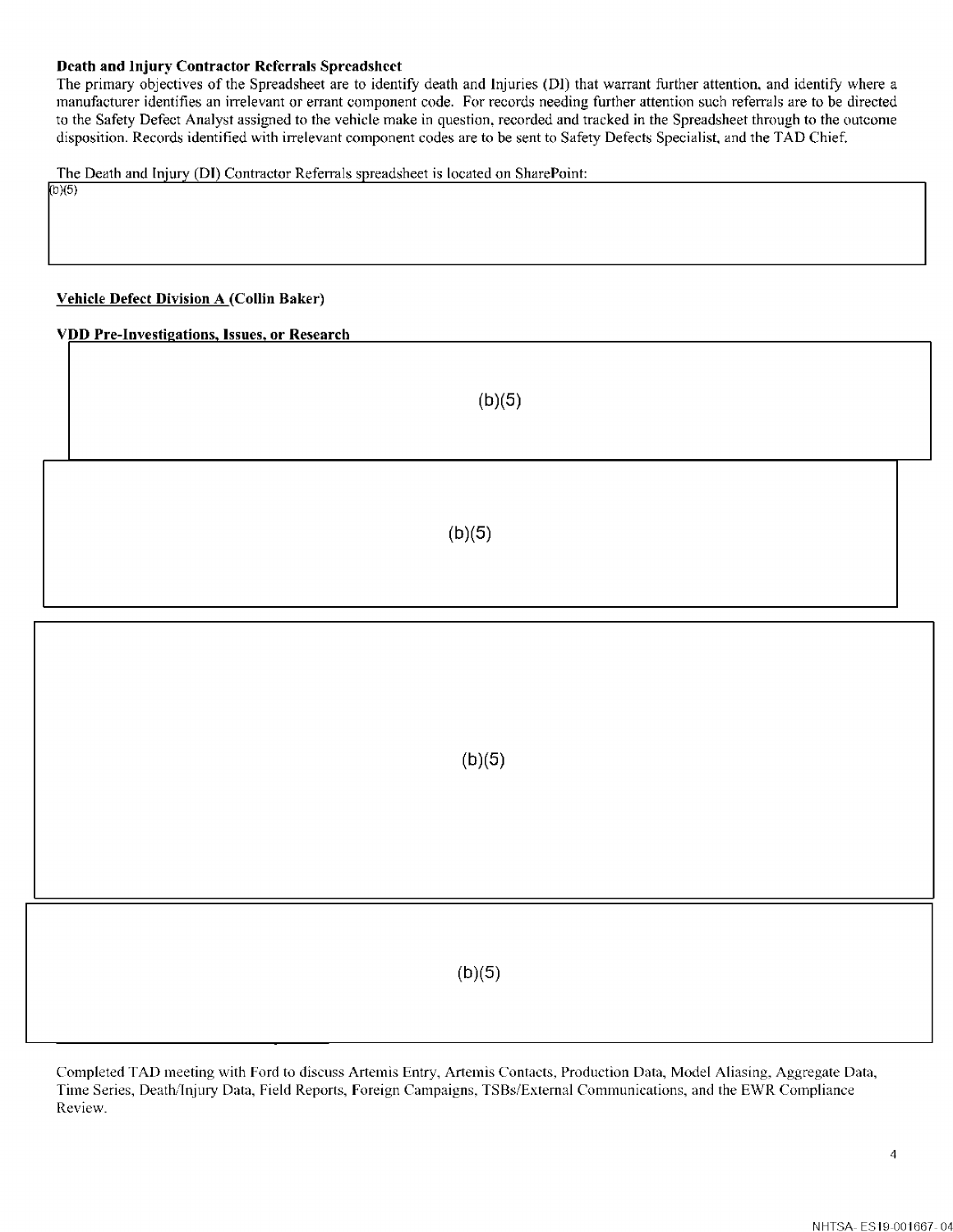$(b)(5)$ 

**Vehicle Defect Division D** (no SDA assigned)

 $(b)(5)$ 

(b)(5)

**MHDVD (Temp. Tim Igbawua)** 

 $(b)(5)$ 

 $\overline{5}$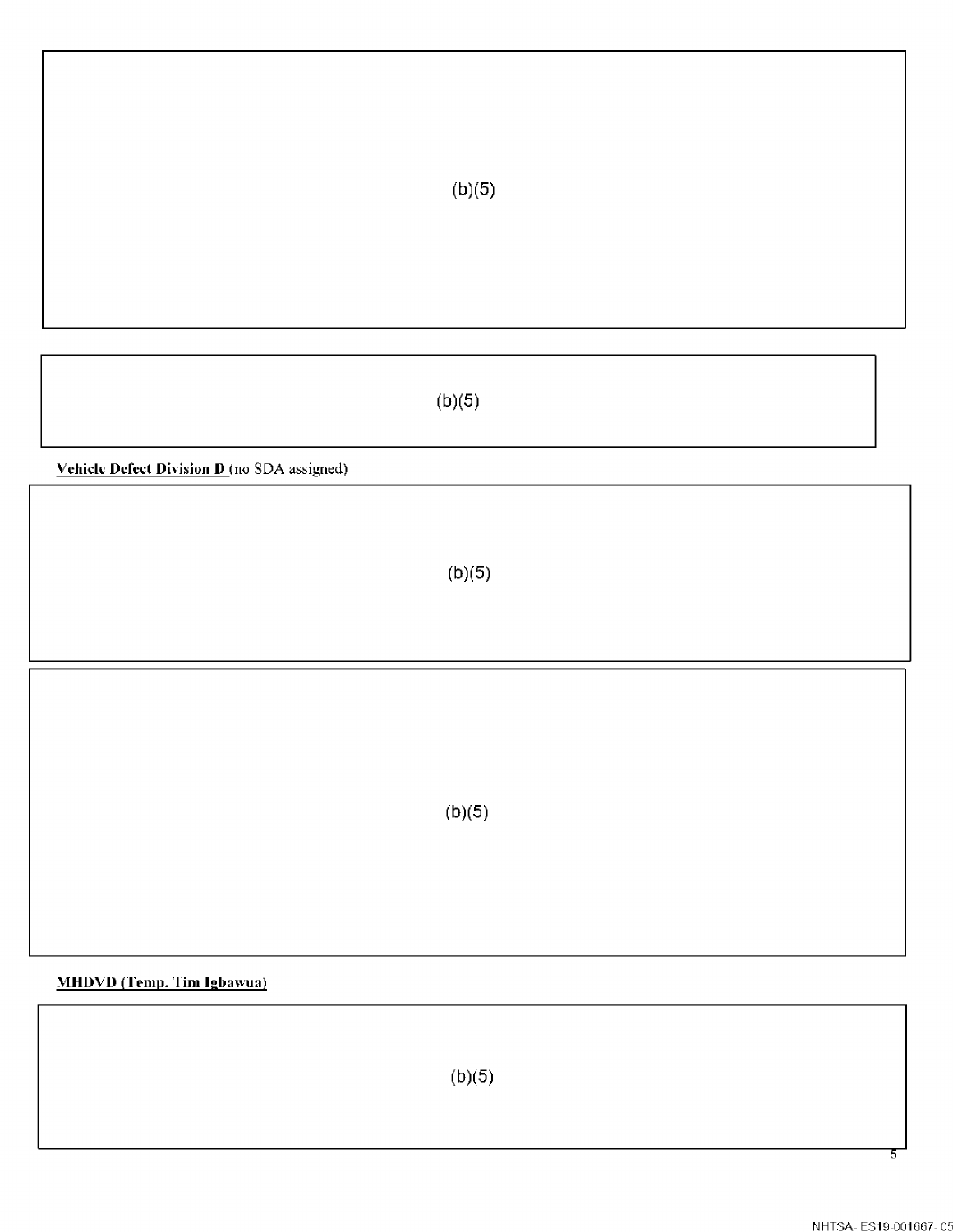## **Foreign Recalls and Other Safety Campaigns Progress/ Workflow**

Continued responding to emails from manufacturers that must notify TAD, within five (5 days), when they have determined, or have received a report from a foreign government that has determined, the need for a Recall or Other Safety Campaign in a foreign country, due to a safety related defect, and or noncompliance with a Federal Motor Vehicle Safety Standard (FMVSS), with respect to a motor vehicle, item of motor vehicle equipment, or tire that is identical or substantially similar to a motor vehicle, item of motor vehicle of equipment, or tire that is sold or offered for sale in the United States:

- Entering requisite information from the Report into the Foreign Recalls Report Spreadsheet located on Network Drive: **K:**  /NVS217 /Foreign Campaigns.
- Assigning a Foreign Campaign Number (FCN), derived from an alphanumeric number identifying each report ODI receives on the Foreign Recalls Report Spreadsheet.
- Sending an email to the manufacturers acknowledging receipt of the Report within one-two (1-2) business days after receipt, including the FCN assigned to the Report. As the FCN is used to track all the information associated with the Recall it is provided to the manufacturer to use when sending supplemental information on the same Recall.
- Entering requisite information from the Report into ARETMIS; searching for past Foreign Recall Information by Manufacturer, Product, Component, Correspondence Research Division (CRD) Information (Complaints, Pursuits, Recalls, and Technical Service Bulletin entities), as well as Field Report Information (Death, Injury, Fire, Crash, Rollover, and OD! Review attributes) and denoting this information accordingly.
- Adding supplemental infonnation to an initial report submission to the Foreign Recalls Report Spreadsheet, entering the date the supplemental information was received, entering and highlighting the supplemental information in red ink, as appropriate.
- Sending an email to the manufacturers acknowledging receipt of the Supplemental Report, including the FCN in the Subject field of the email, using the FCN when adding the supplemental information to the manufacturer's record in ARTEMIS.
- Sending Foreign Recall Documents to the Scanning Station when completed.
- Checking the ARTEMIS Repositories to ensure the documents were scanned correctly.
- Maintaining hardcopy of all documents for eventual storage
- All foreign campaigns sent to TAD Chief for review
- TAD Chief separates foreign campaigns by YOO or MHDYD and sends them monthly to the impacted division for consideration. Totals by division for foreign campaigns listed in YOO and MHDYD sections above.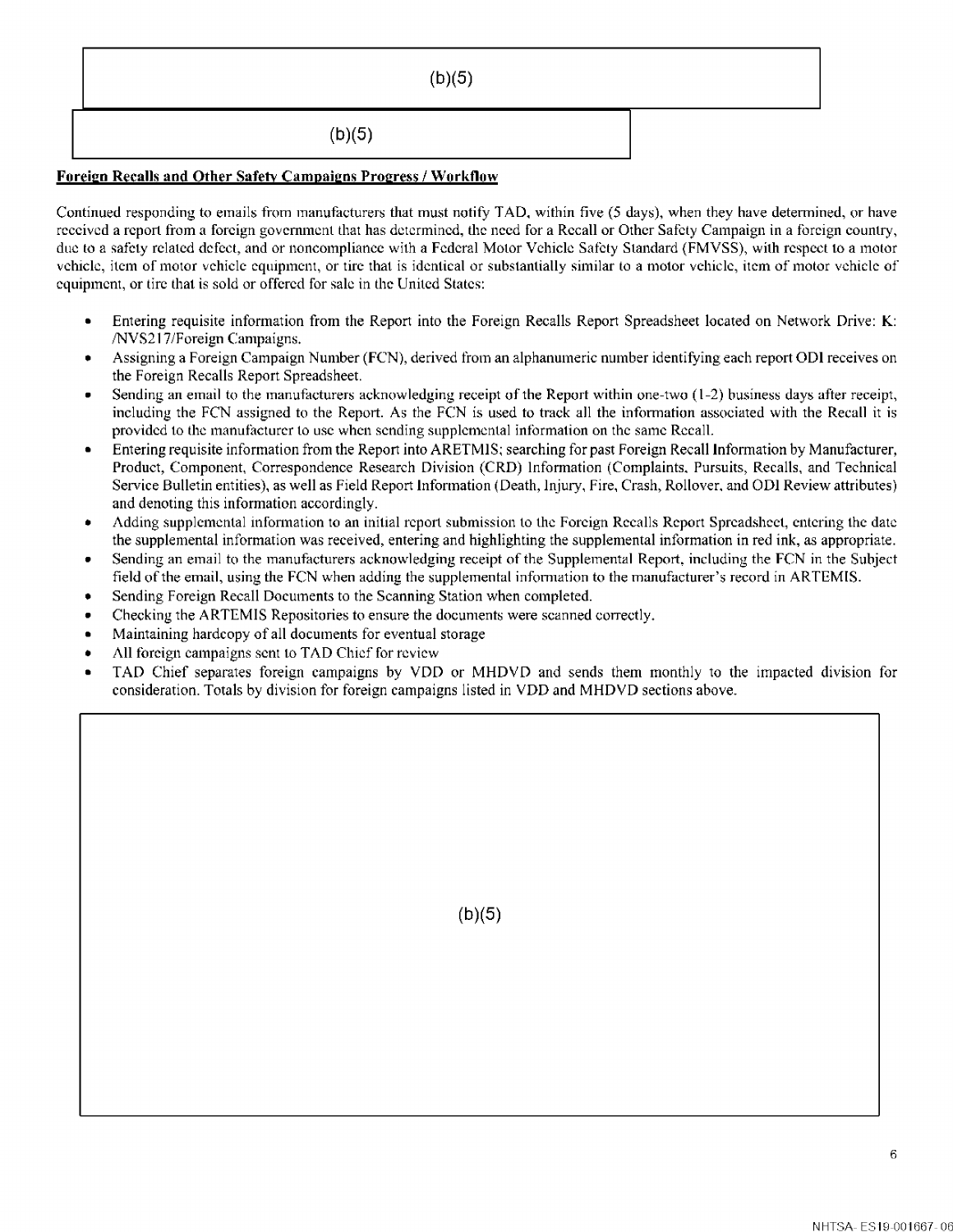## **EWR Manufacturer Incorrect Assignment of Tread Component Codes Tracking**

Fourteen (14) incorrect codes were flagged in the spreadsheet for this reporting period.

The monthly report depicting all Field Reports with the letters CCR (for Component Code Review) in the Notes field in ARTEMIS is located under the MFR EWR Data Enforcement section in SharePoint:

b}(6}

## **Manufacturer Communication Portal**

Continued assisting Manufacturers, of Buses, Emergency Vehicles, Light Vehicles, Medium-Heavy Vehicles, Motorcycles, Trailers, Equipment, and Child Restraint Systems that submitted requests and/or questions to the (new) Manufacturer Communication Portal mailbox:

- Sending Volpe emails manufacturers received that contained error messages (for resolution)
- Sending Volpe manufacturer requests for Contact information updates (request complies with Volpe template)
- Emailing manufacturers requesting they provide additional information (request does not comply with Volpe template)
- Emailing manufacturers thanking them for their requests, letting them know request is being processed
- Working on product table update requests (when product is added, notifying manufacturers)
- Emailing manufacturers with questions regarding use of TSB@dot.gov or the MC@dot.gov the following message: "NHTSA recommends that manufacturers use the MCP to submit copies of their communications to dealers, rental companies, owners, or purchasers about a defect or noncompliance, rather than submitting them via email."
- Emailing manufacturers with questions regarding their having nothing lo report the following message: "Please continue lo submit via email if you have nothing to report as our system does not currently allow companies to state they have nothing to report through the portal."
- Populating a Spreadsheet with messages received from manufacturers that the Team needs assistance in answering.

| Number Requests | Number Sent to | Number   | Number Forwarded to             |
|-----------------|----------------|----------|---------------------------------|
| Received        | Volpe          | Resolved | <b>TAD Chief for Resolution</b> |
| 554             | טו             | 493      |                                 |

## **Projects and Other Work**

|   | (b)(5)                                                                                                                   |
|---|--------------------------------------------------------------------------------------------------------------------------|
|   | Scheduled TAD Tread Data Review Meetings with Toyota and Honda in June 2019.                                             |
|   | <u>(b)(5)</u>                                                                                                            |
|   | /ከነ/5ነ                                                                                                                   |
|   | Responded to a request from Reuters' about manufacturer communications.                                                  |
|   | Hired new Safety Defect Analyst: Collin Baker.                                                                           |
| ۰ | Conducted stakeholder meetings with E3 and representatives from TAD and select VDD representatives to determine training |
|   | needs and impact of Artemis modernization.                                                                               |

(b)(5) • Interviewed candidates for a detail position in TAD.

## **Staff Training**

- Landon Hall, Tim lgbawua, Leo Yon, and Shirong Wei completed Transit Benefit Integrity Awareness Training.
- Leo Yon, Tanya Topka, and Elena Sonsev attended Tableau education sessions.
- Tanya completed the Introduction to Management training at the Graduate School in DC.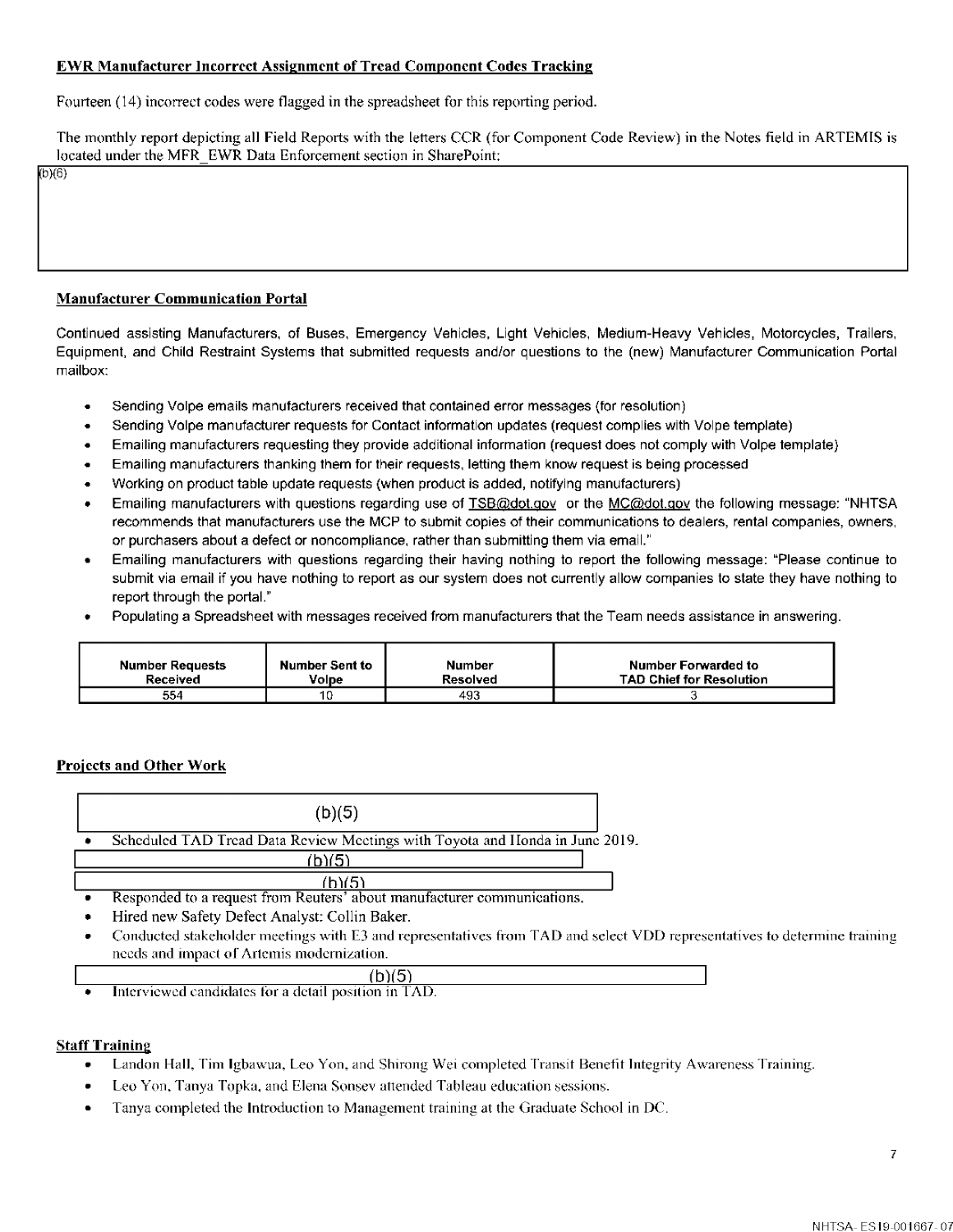# **Future Work Projects**

| (b)(5) |  |
|--------|--|
|        |  |

Completed  $6/21/2019$  Stored at:  $(b)(5)$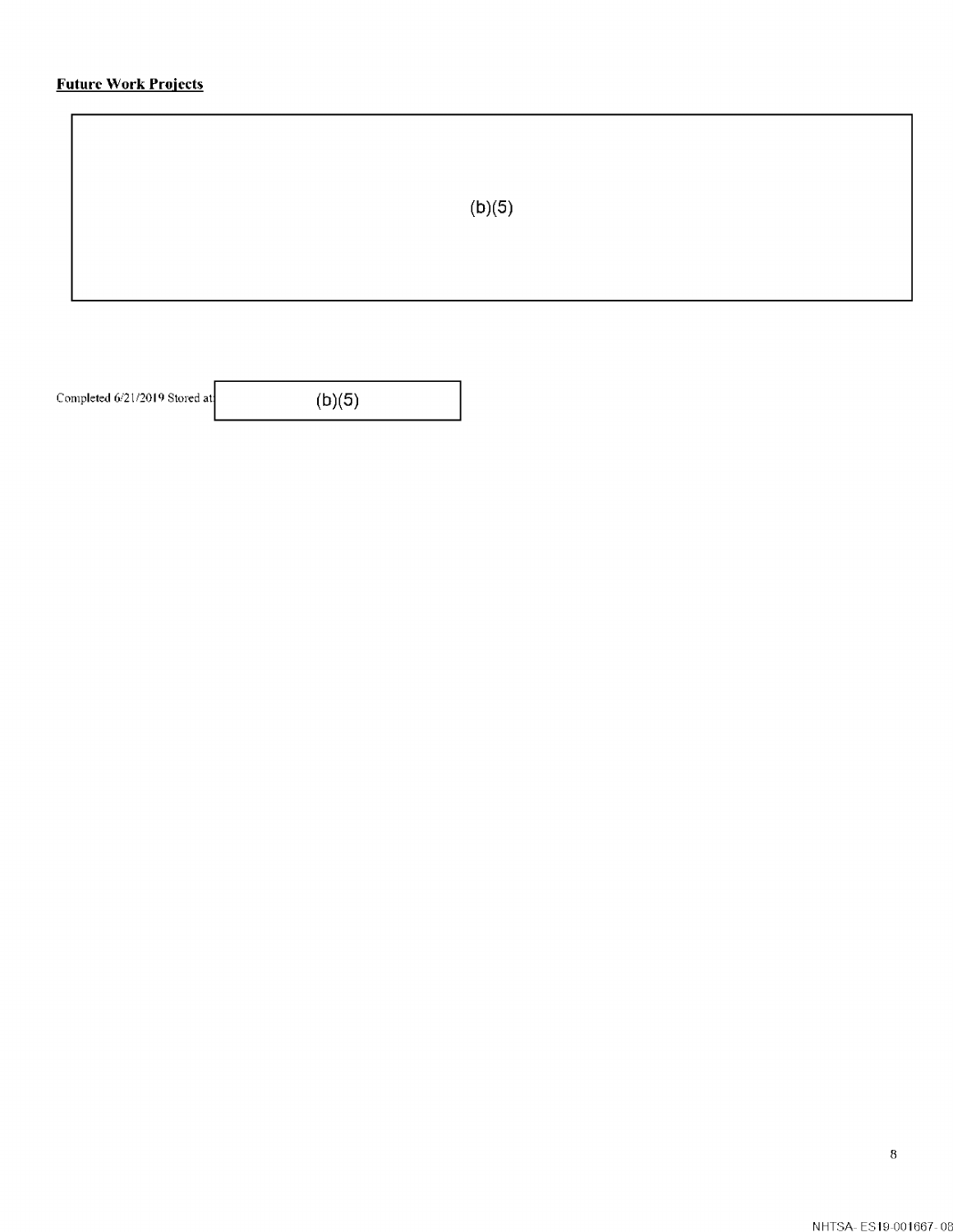#### **Trends Analysis Division Status Report June 2019**

## **Outreach Progress/ Worktlow**

Continued to update eTrack and the Spreadsheets for TREAD data

The TREAD requirements reminder letter, TREAD manufacturers and below threshold manufacturer recipient list receipt confirmation and responses arc located on SharcPoint:

 $(b)(6)$ 

## **Data Compliance and Quality Workllow**

Continued assisting TREAD Manufacturers. of Buses. Emergency Vehicles, Light Vehicles, Medium-Heavy Vehicles, Motorcycles, Trailers, Equipment, and Child Restraint Systems, that meet Transportation Recall Enhancement. Accountability and Documentation (TREAD) Act reporting requirements. The Act requires manufacturers to report, periodically or upon request, information received from domestic or foreign sources that may assist in the identification of safety defects. Manufacturers are required to include production numbers, incidents involving death and injury, property damage claims, warranty claims. consumer complaints and Field Reports in their quarterly submissions:

- Responding to telephone calls, and retrieving telephone messages
- Troubleshooting and reconciling problems preventing online submission, in the Advanced Retrieval, Tire, Equipment and Motor Vehicle Information System (ARTEMIS), of Aggregate, Death and Injury, and Substantially Similar Vehicle reports
- Directing manufacturers to sources of problem resolution
- Generating Missing and Rejected Submission Reports
- Emailing, and making follow-up telephone calls to manufacturers regarding Missing and/or Rejected submissions
- Processing and uploading, to ARTEMIS, submissions that manufacturers emailed to the IIclpdcsk
- Entering, scanning, and uploading communication updates, to ARTEMIS, received from manufacturers regarding Primary/Secondary contact information changes. etc.
- Re-setting ARTEMIS Passwords
- Chronologically recording and tracking correspondence using the eTrack (Microsoft Access Database) Compliance Helpdesk Correspondence Tracking Call Log:

| <b>Submissions</b><br>Received by<br>Email | Email -<br><b>Requests for</b><br><b>Submission</b> | Telephone -<br>Requests for<br><b>Submission</b> | Email -<br>Questions,<br><b>Answers</b><br>Assistance | <b>Telephone Calls -</b><br>Updates<br><b>Ouestions</b><br>Assistance | Accepted<br><b>Submissions</b> | <b>Rejected</b><br><b>Submissions</b> |
|--------------------------------------------|-----------------------------------------------------|--------------------------------------------------|-------------------------------------------------------|-----------------------------------------------------------------------|--------------------------------|---------------------------------------|
| 79.                                        | 104                                                 |                                                  | 133                                                   |                                                                       | 25                             | 16                                    |

Received five Email requests for assistance regarding recalls, resolved by providing the Recall llclpdcsk Telephone Number and email address. Received one telephone request for assistance regarding recalls, resolved by providing the Recall Ilclpdcsk contact information.

Added one EWR ID account per request by applicant.

The Biweekly Missing and Rejected Reports are located on SharePoint:

 $(b)(6)$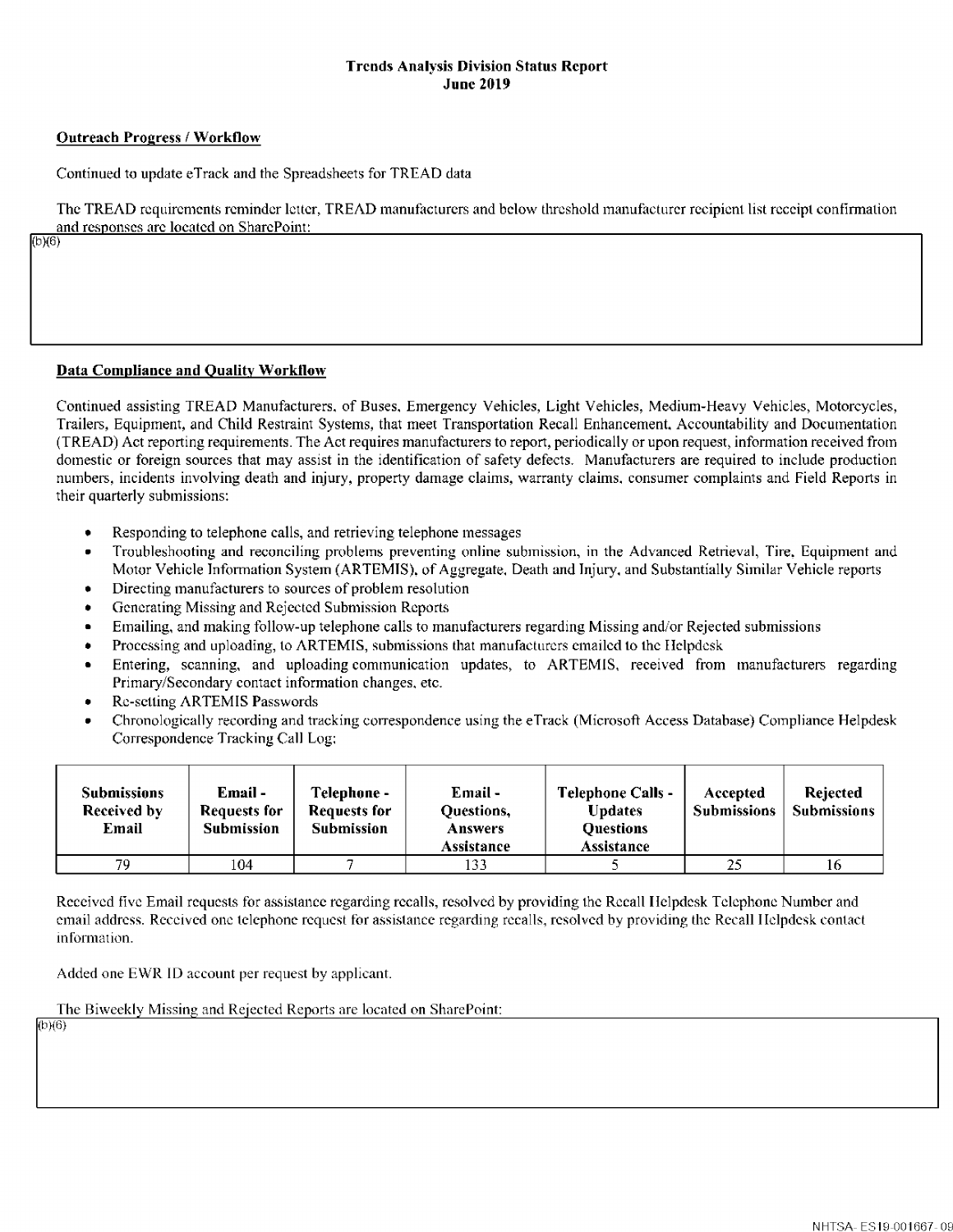#### **EWR data quality issues assessed (Rec #4):**

Added a 2018Q4 injury to the 2019Q1 DI request for GM for  $\vert$  (b)(6) Firm was contacted and elected to have it added to the latest request.

| $\bullet$ |        |
|-----------|--------|
| $\bullet$ |        |
| $\bullet$ |        |
| $\bullet$ | (b)(5) |
| $\bullet$ |        |
|           |        |
| $\bullet$ |        |
|           |        |

**Quarterly aggregate table production** 

 $(b)(5)$ 

#### **Data activities**

 $(b)(5)$ 

## **Contractors Field Report Review, Annotation, Screening and Referral Progress/ Work Flow**

Contractors continued reviewing and annotating Field Reports (Bayesian Filter Score <2, 2-3) to ensure language that is considered of interest to investigators is not being missed by the Bayesian Filter scoring. Assigned a No set for Bayesian Filter Training to reports that did not contain language requiring further investigation and contractor selected ODI review for reports that needed further investigation.

| 2018 Q4  |                 |             |  |  |
|----------|-----------------|-------------|--|--|
| Received | <b>Screened</b> | Outstanding |  |  |
| 2113     | 드그요             | 1575        |  |  |

Contractors continued reviewing and annotating Field Reports (Bayesian Filter Score>3), and Field Reports marked for OD! Review, assigning a Yes or No set for Bayesian Filter Training, screening the Field Reports for potential safety issues/trends, searching the ARTEMIS database for documentation (Technical Service Bulletins, Complaints, etc.), to identify and substantiate safety issues/trends found in the Field Reports, and notating the potential safety issues/trends in the EWR Potential Issues Tracking Spreadsheet stored on H Drive: /NVS/Enforcement/ODI/BLF EWR Support, and located on SharePoint: <br>(b)(6)

Field report reviewers continued to notify the TAD Chief of any Field Reports identified as indicating or alleging an injury(s), death(s), or fire, via email, within one (1) business day of review. Communication(s) include infonnation on the make, model, model year, and type of incident. The body of the email includes a direct pathway link to the Field Report in ARTEMIS. Field Reports that indicate death, fire, or injury requiring medical attention, arc highlighted. Notification is necessary whether or not incidents arc identified.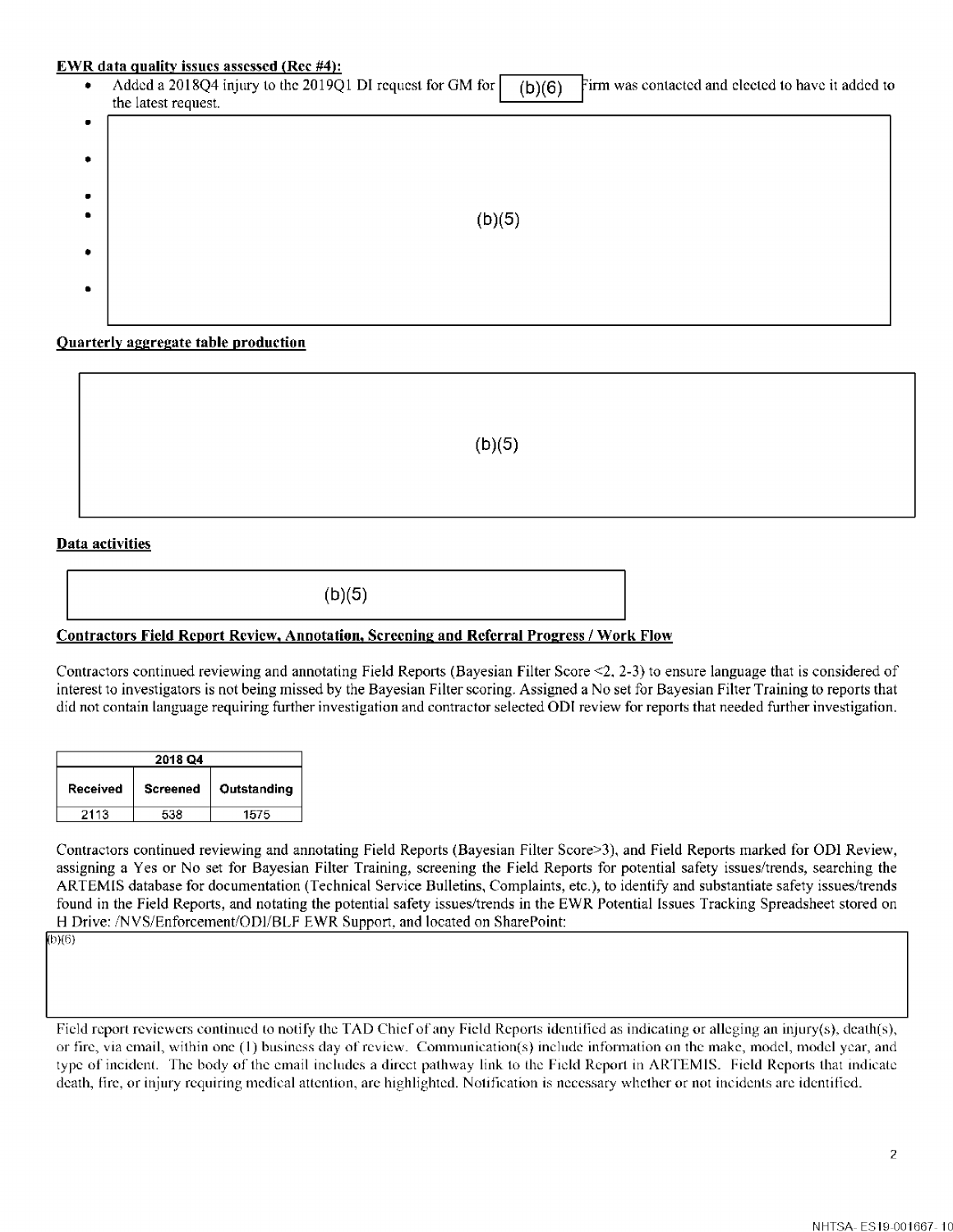| 2017 Q4  |          |             | 2018Q1   |          |             |
|----------|----------|-------------|----------|----------|-------------|
| Received | Screened | Outstanding | Received | Screened | Outstanding |
| 5564     | 5513     | 51          | 2336     | 732      | 1604        |

| 2018 Q2  |          |             | 2018 Q3  |          |             | 2018 Q4  |          |             |
|----------|----------|-------------|----------|----------|-------------|----------|----------|-------------|
| Received | Screened | Outstanding | Received | Screened | Outstanding | Received | Screened | Outstanding |
| 1936     | 458      | 1478        | 2005     | 728      | 1277        | 3390     | 608      | 2782        |

## **Death and Injurv Inquiry Correspondence Tracking Progress/ Workflow**

The Complete Death and Injury Inquiry Selection List is located on SharePoint:

 $(b)(6)$ 

#### **Death and Injury Inquiry Letters**

Twenty-seven (27) Death and Injury letters received and processed

One Comprehensive Inquiry letter received and processed

Identified the DI selection list and added fatal incidents, VIN matches, and select injury incidents involving ADAS features and air bags.

## **Death and Injury Inquiry Letter Responses**

Continued processing TREAD Manufacturer Responses to Death and Injury Inquiry Letters, searching the ARTEMIS database for supporting documentation (Technical Service Bulletins, Complaints, etc.).

Eight (8) Death and Injury Inquiry Letter Responses Received and Processed.

| DI Sequence     | R C   | <b>Manufacturer</b> | EWR ID | ۷۱۵    | Component                                | Death | Injury |
|-----------------|-------|---------------------|--------|--------|------------------------------------------|-------|--------|
| DI18-110(164)   | Light | Tovota              | 164    | 2018/3 | Service Foundation Brakes, Speed Control | 0     |        |
| DI18-110(182)   | Light | Tovota              | 164    | 2018/3 | Service Foundation Brakes, Speed Control | 0     |        |
| $DI18-110(232)$ | Light | Tovota              | 164    | 2018/3 | Engine and Engine Cooling, Speed Control | 0     |        |
| DI18-110(326)   | Light | Tovota              | 164    | 2018/3 | Speed Control                            | 0     |        |
| DI18-110(358)   | Light | Tovota              | 164.   | 2018/3 | Airbags                                  | 0     |        |
| DI18-110(383)   | Light | Tovota              | 164    | 2018/3 | Speed Control, Power Train               | 0     |        |
| DI18-110(450)   | Light | Tovota              | 164    | 2018/3 | Service Foundation Brakes                | 0     | ົ      |
| $DI18-110(488)$ | Light | Tovota              | 164    | 2018/3 | Speed Control                            | 0     |        |
|                 |       |                     |        |        | Total                                    | 0     | 11     |

## **Death and Injury Contractor Referrals Spreadsheet**

The primary objectives of the Spreadsheet are to identify death and Injuries (DI) that warrant further attention, and identify where a manufacturer identifies an irrelevant or errant component code. For records needing further attention such referrals are to be directed to the Safety Defect Analyst assigned to the vehicle make in question, recorded and tracked in the Spreadsheet through to the outcome disposition. Records identified with irrelevant component codes arc to be sent to Safety Defects Specialist, and the TAD Chief

The Death and Injury (DI) Contractor Referrals spreadsheet is located on SharePoint:

b}(6}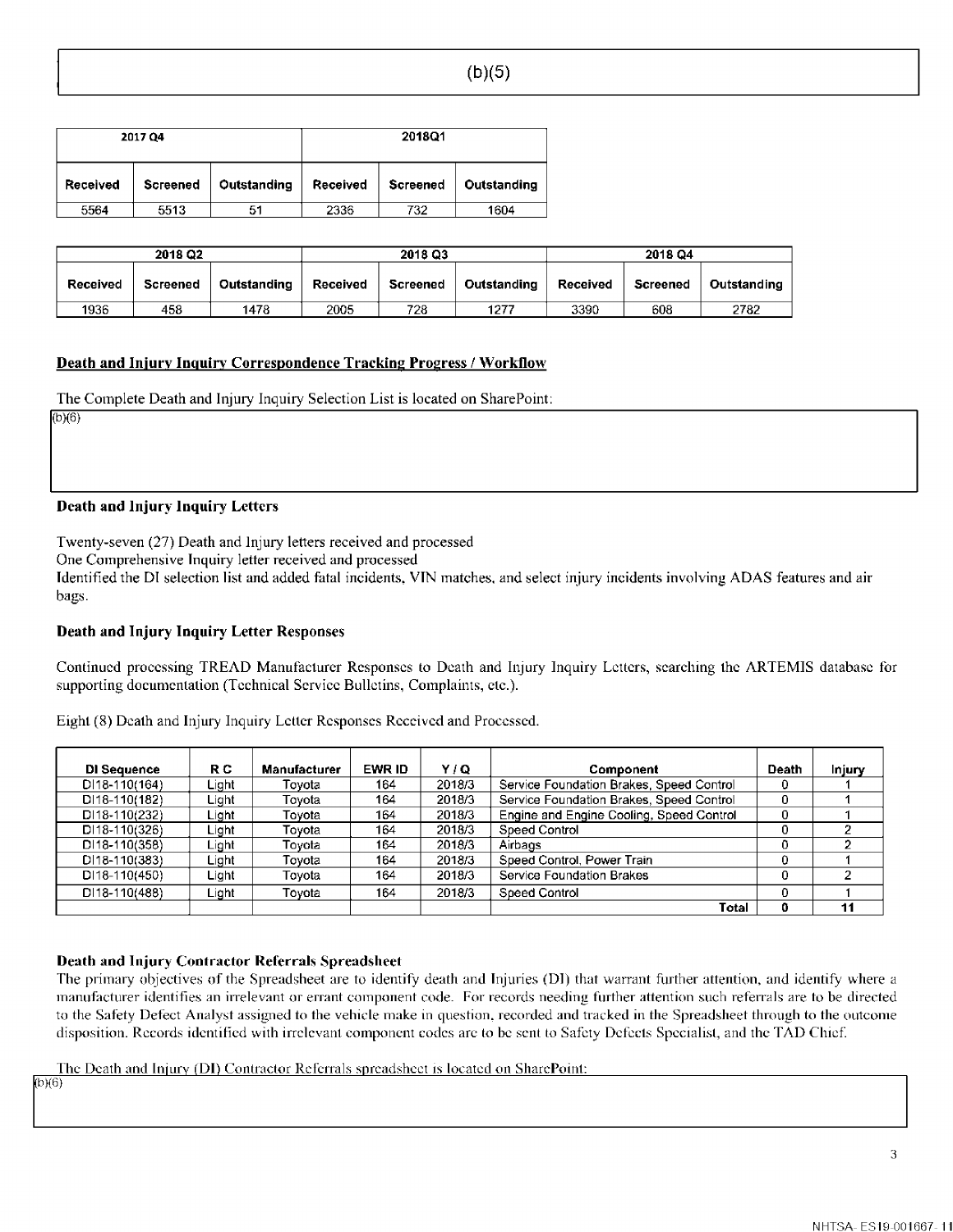# **Vehicle Defect Division A** (Collin Baker)

 $(b)(5)$ 

## **VDD Pre-Investigations, Issues, or Research**

 $(b)(5)$ 

 $(b)(5)$ 

 $\overline{\textbf{v}}$  enter detect division **b** (Lanuon Hail)

**VDD Pre-Investigations, Issues, or Research**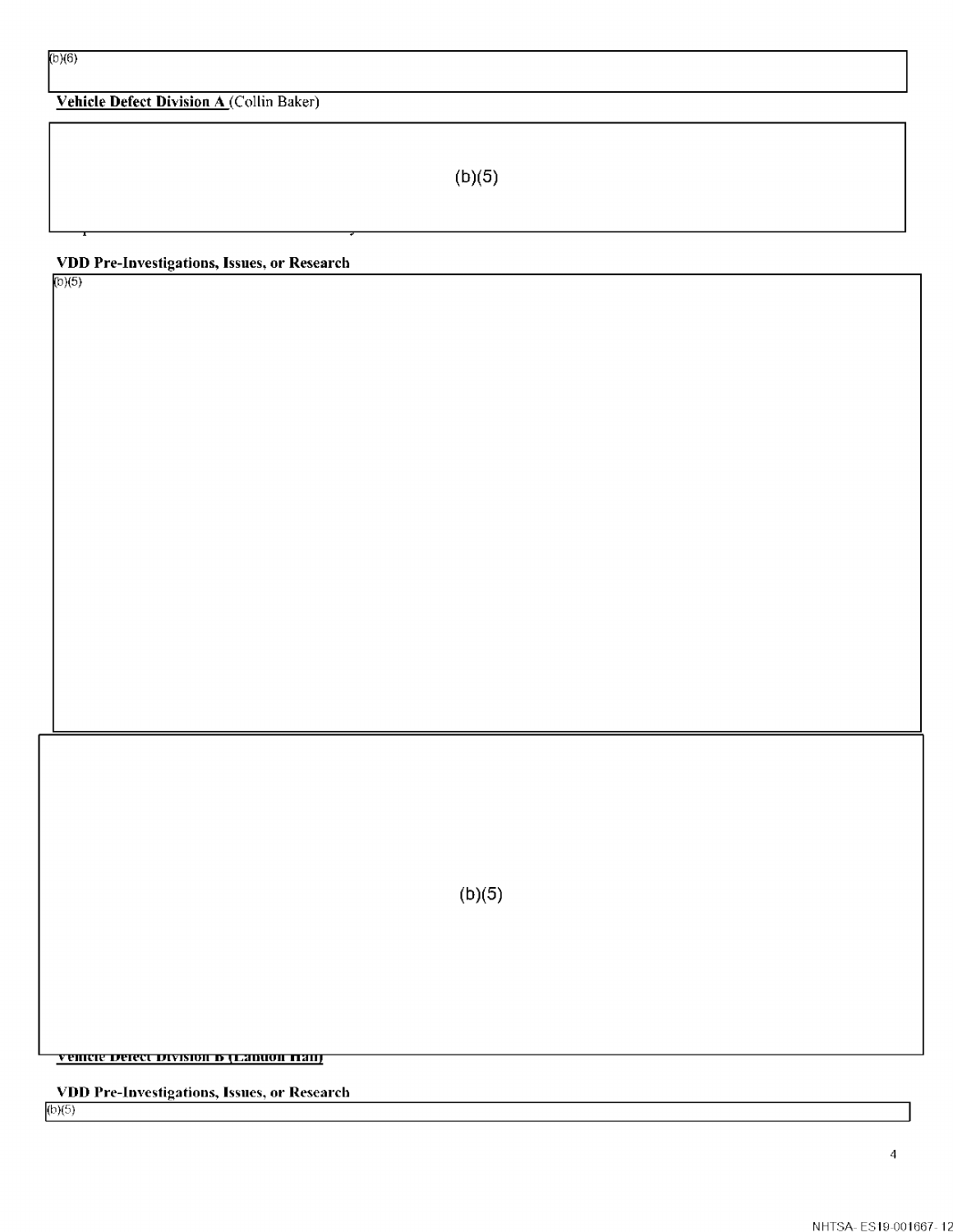**Vehicle Defect Division C (Tim Igbawua)** 

**VDD Pre-Investigations, Issues, or Research** 

 $(b)(5)$ 

 $(b)(5)$ 

**Vehicle Defect Division D** (no SDA assigned)

 $(b)(5)$ 

**VDD Pre-Investigations, Issues, or Research**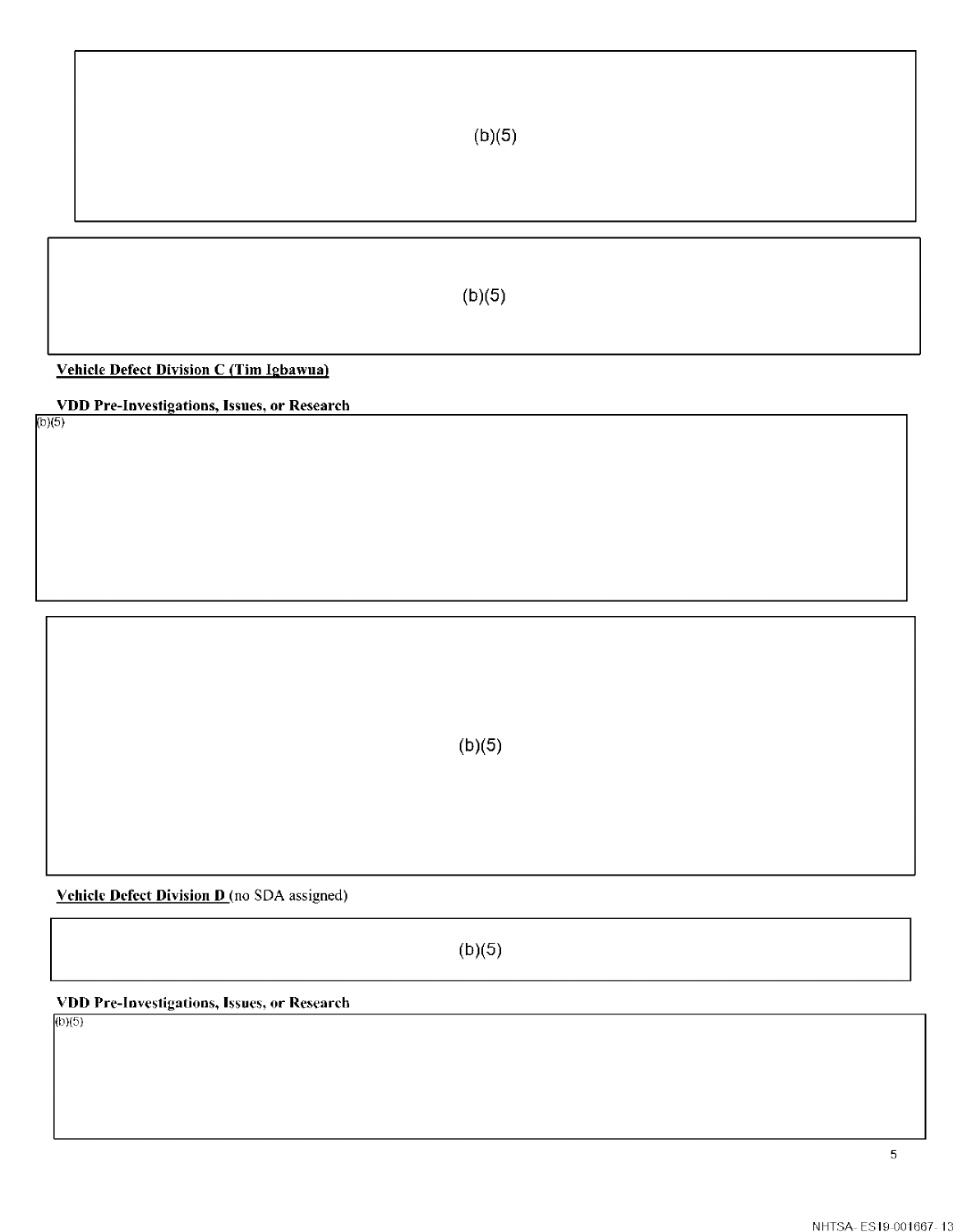**MHDVD (Temp. Tim lgbawual** 

**VDD Pre-Investigations, Issues, or Research** 

(b}(5}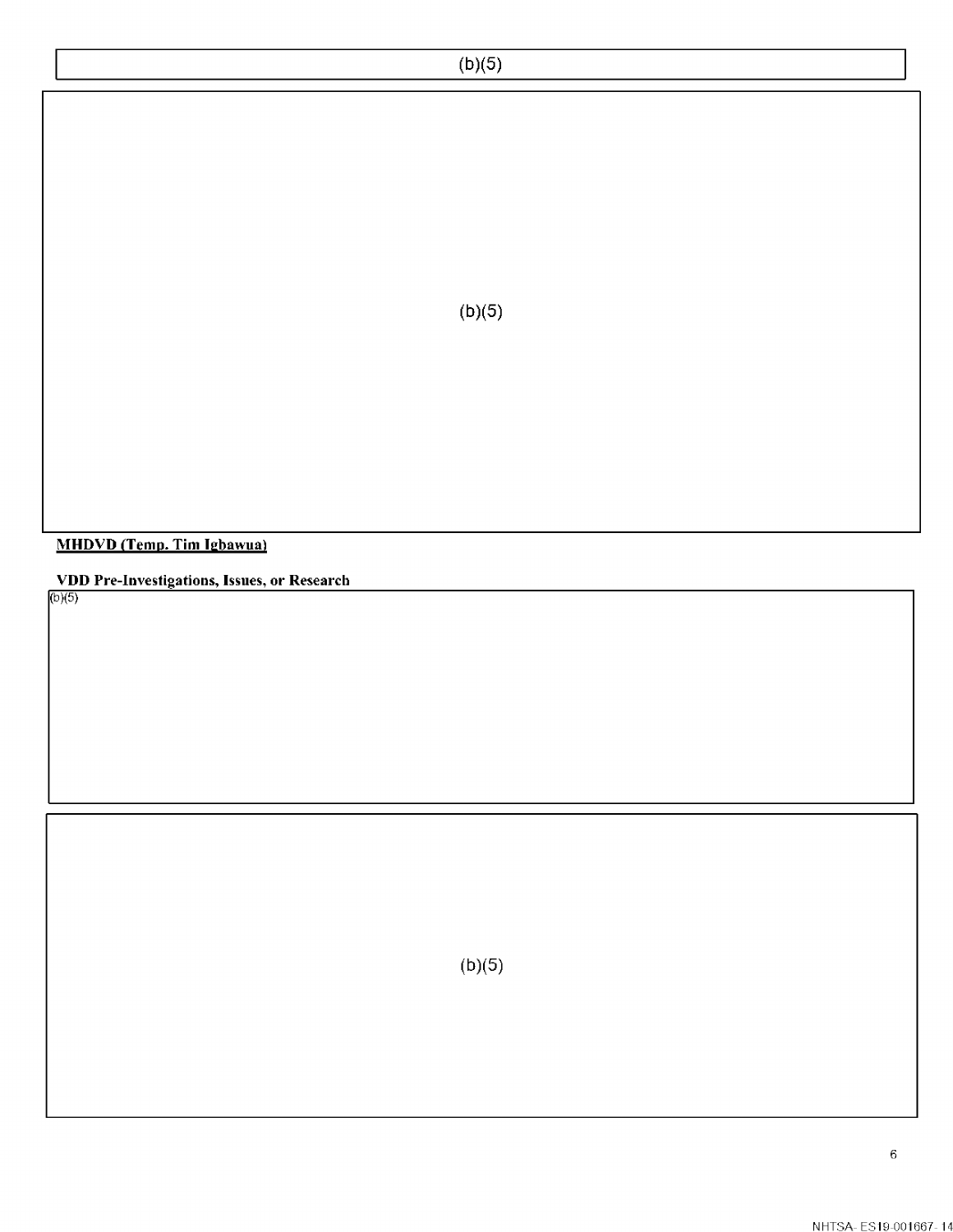## **Foreign Recalls and Other Safety Campaigns Progress/ Workflow**

Continued responding to emails from manufacturers that must notify TAD, within five (5 days), when they have determined, or have received a report from a foreign government that has determined, the need for a Recall or Other Safety Campaign in a foreign country, due to a safety related defect, and or noncompliance with a Federal Motor Vehicle Safety Standard (FMVSS), with respect to a motor vehicle, item of motor vehicle equipment, or tire that is identical or substantially similar to a motor vehicle, item of motor vehicle of equipment, or tire that is sold or offered for sale in the United States:

- Entering requisite information from the Report into the Foreign Recalls Report Spreadsheet located on Network Drive: **K:**  /NVS2 l 7/Foreign Campaigns.
- Assigning a Foreign Campaign Number (FCN), derived from an alphanumeric number identifying each report ODI receives on the Foreign Recalls Report Spreadsheet.
- Sending an email to the manufacturers acknowledging receipt of the Report within one-two (1-2) business days after receipt, including the FCN assigned to the Report. As the FCN is used to track all the information associated with the Recall it is provided to the manufacturer to use when sending supplemental information on the same Recall.
- Entering requisite information from the Report into ARETMIS; searching for past Foreign Recall Infonnation by Manufacturer, Product, Component, Correspondence Research Division (CRD) Information (Complaints, Pursuits, Recalls, and Technical Service Bulletin entities), as well as Field Report Information (Death, Injury, Fire, Crash, Rollover, and ODI Review attributes) and denoting this information accordingly.
- Adding supplemental infonnation to an initial report submission to the Foreign Recalls Report Spreadsheet, entering the date the supplemental infonnation was received, entering and highlighting the supplemental infonnation in red ink, as appropriate.
- Sending an email to the manufacturers acknowledging receipt of the Supplemental Report, including the FCN in the Subject field of the email, using the FCN when adding the supplemental information to the manufacturer's record in ARTEMIS.
- Sending Foreign Recall Documents to the Scanning Station when completed.
- Checking the ARTEMIS Repositories to ensure the documents were scanned correctly.
- Maintaining hardcopy of all documents for eventual storage
- All foreign campaigns sent to TAD Chief for review
- TAD Chief separates foreign campaigns by VDD or MHDVD and sends them monthly to the impacted division for consideration. Totals by division for foreign campaigns listed in VDD and MHDVD sections above.

(b)(5)

## **EWR Manufacturer Incorrect Assignment of Tread Component Codes Tracking**

#### **None reported this month.**

The monthly report depicting all Field Reports with the letters CCR (for Component Code Review) in the Notes field in ARTEMIS is located under the MFR EWR Data Enforcement section in SharePoint: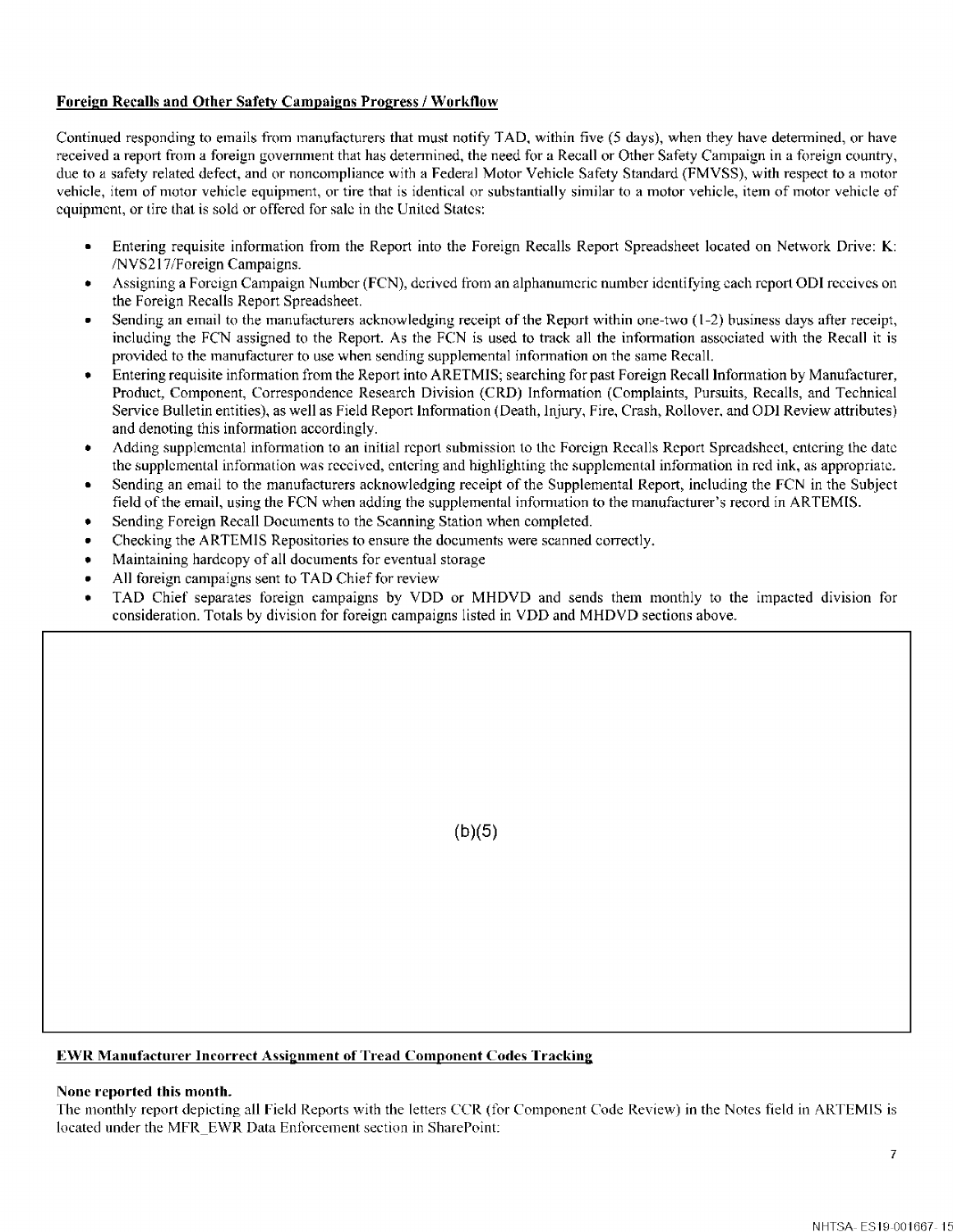## **Manufacturer Communication Portal**

 $(b)(6)$ 

Continued assisting Manufacturers, of Buses, Emergency Vehicles, Light Vehicles, Medium-Heavy Vehicles, Motorcycles, Trailers, Equipment, and Child Restraint Systems that submitted requests and/or questions to the (new) Manufacturer Communication Portal mailbox.:

- Sending manufacturer requests for new accounts to Volpe for resolution, updating contact information in ARTEMIS prior to transmission, where appropriate
- Answering questions; directing manufacturers to sources of problem resolution
- Responding to Product Table Update requests and informing manufacturers when the Product has been added to ARTEMIS
- Forwarding emails the Helpdesk could not resolve to the TAD Chief for resolution

| <b>Number Requests</b> | Number Sent to | Number    | Number Forwarded to             |
|------------------------|----------------|-----------|---------------------------------|
| Received               | Volpe          | Resolved* | <b>TAD Chief for Resolution</b> |
| 118                    |                | 115       |                                 |

•New Account, Account Services, Questions Answered, IT Support, Other

#### **Projects and Other Work**

• Presented information about TAD and TREAD reporting requirements at the RVIA (RV Industry Association) Meeting at NHTSA.

|   | (b)(5)                                                                                                                                               |
|---|------------------------------------------------------------------------------------------------------------------------------------------------------|
| ٠ | Beth Wolfe was selected for the detail.<br>(b)(5)                                                                                                    |
|   | (b)(5)                                                                                                                                               |
|   | Guidance to industry developed by TAD and E3 was posted online and emailed to all EWR contacts.                                                      |
|   | (b)(5)                                                                                                                                               |
|   | (b)(5)                                                                                                                                               |
|   | Worked on aggregate analysis, outliers, and displaying results in Artemis modernization.                                                             |
|   | (b)(5)                                                                                                                                               |
| ۰ | News about new EWR portal document was emailed to industry and posted on the NHTSA EWR site. TAD developed this<br>document with assistance from E3. |
|   | (b)(5)                                                                                                                                               |

#### **Staff Training**

- Tanya Topka and Tim Igbawua attended the Cybcrseeurity: Introduction for Automobiles training by SAE.
- Collin Baker started in TAD and received instruction from Tim Igbawua, Tanya Topka, Landon Hall, Leo Yon, and Shirong Wei.
- Tanya Topka, Tim lgbawua, and Landon Hall trained NH ISA staff on TAD. TREAD and MAP-21 reporting, how TAD supports ODI investigations, and the statistical methods used by TAD on June 11<sup>th</sup> and June 18<sup>th</sup>. There were 52 attendees between the two training sessions with attendees from most divisions within NHTSA.
- Tanya Topka attended the US DOT Safety Summit.
- Landon Hall and Tim lgbawua attended the Crash Investigation IOI course at NTSB.

8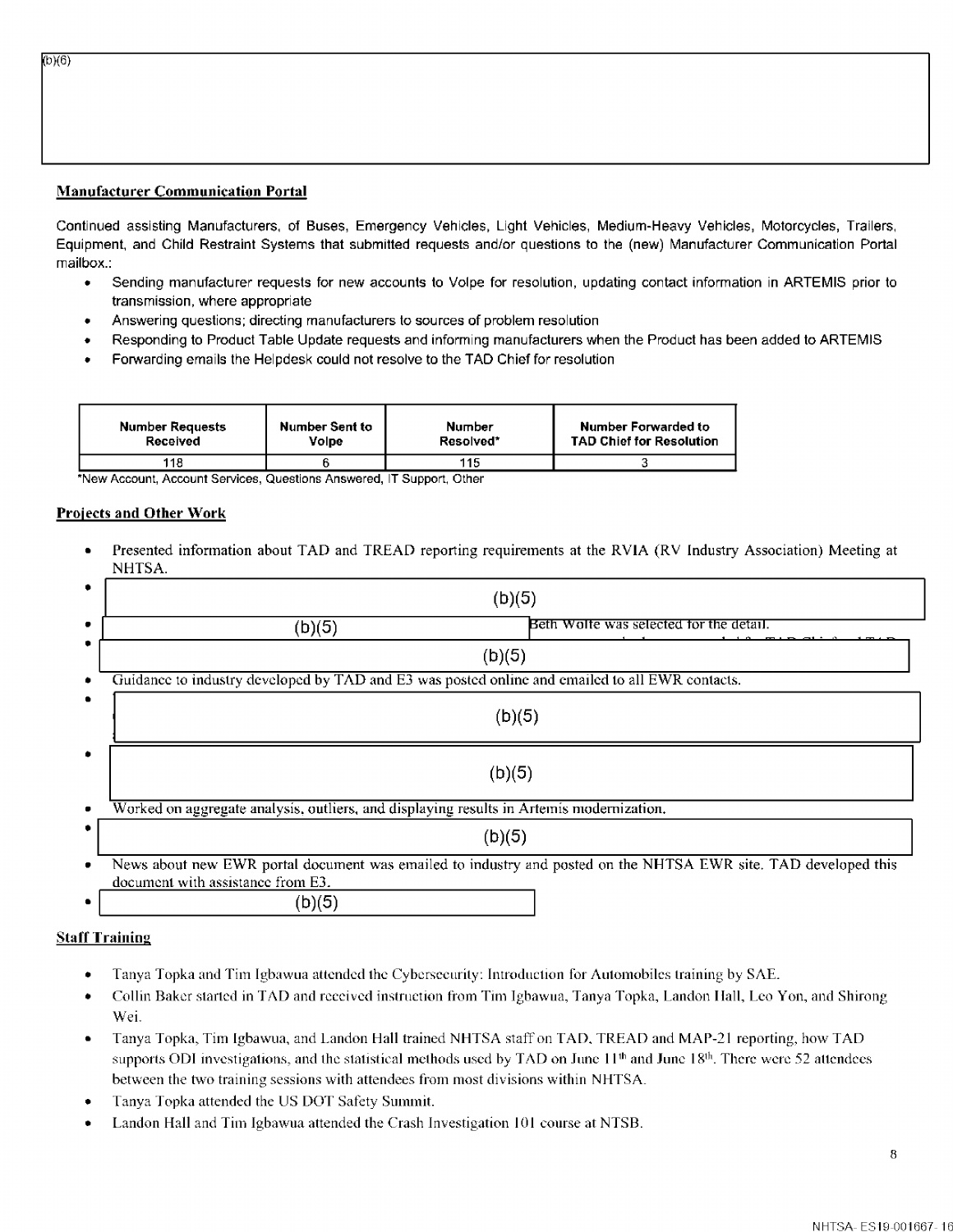- Tanya Topka, Elena Sonsev, and Leo Yon attended the Big Data Webinar provided by Volpe.
- Tim Igbawua attended the Issue Escalation training by ODI.
- Tim Igbawua attend the Fleet Cross Training by DOT.
- Tanya Topka and Collin Baker attended a demonstration on Audi's E-Tron side mirrors and ADAS features.
- Collin Baker completed the Transit Benefit Recertification training.

## **Future Work Projects**

|                     |        | (b)(5) |
|---------------------|--------|--------|
|                     |        |        |
| Completed 7/17/2019 | (b)(5) |        |

9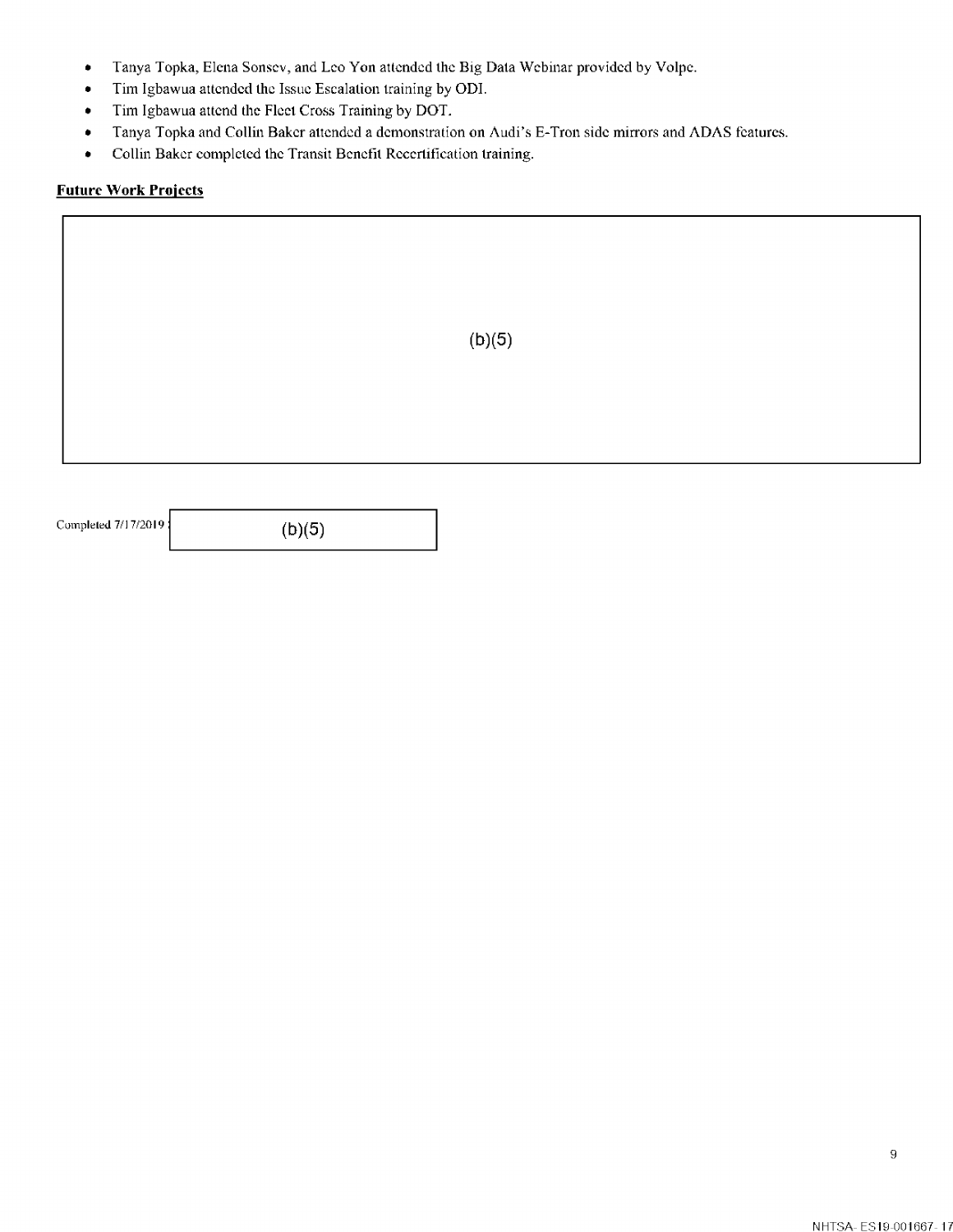## **Trends Analysis Division Status Report July 2019**

## **Outreach Progress/ Worktlow**

 $(b)(6)$ 

The TREAD requirements reminder letter, TREAD manufacturers and below threshold manufacturer recipient list receipt confinnation and responses are located on SharePoint:

## **Data Compliance and Quality Workllow**

Continued assisting TREAD Manufacturers, of Buses, Emergency Vehicles, Light Vehicles, Medium-Heavy Vehicles, Motorcycles, Trailers, Equipment, and Child Restraint Systems, that meet Transportation Recall Enhancement, Accountability and Documentation (TREAD) Act reporting requirements. The Act requires manufacturers to report, periodically or upon request, information received from domestic or foreign sources that may assist in the identification of safety defects. Manufacturers are required to include production numbers, incidents involving death and injury, property damage claims, warranty claims, consumer complaints and Field Reports in their quarterly submissions:

- Responding to telephone calls, and retrieving telephone messages
- Troubleshooting and reconciling problems preventing online submission, in the Advanced Retrieval, Tire, Equipment and Motor Vehicle Information System (ARTEMIS), of Aggregate, Death and Injury, and Substantially Similar Vehicle reports
- Directing manufacturers to sources of problem resolution
- Generating Missing and Rejected Submission Reports
- Emailing, and making follow-up telephone calls to manufacturers regarding Missing and/or Rejected submissions
- Processing and uploading, to ARTEMIS, submissions that manufacturers emailed to the IIclpdcsk
- Entering, scanning, and uploading communication updates, to ARTEMIS, received from manufacturers regarding Primary/Secondary contact information changes. etc.
- Re-setting ARTEMIS Passwords
- Chronologically recording and tracking correspondence using the eTrack (Microsoft Access Database) Compliance Helpdesk Correspondence Tracking Call Log:

Received seven Email requests for assistance regarding recalls, resolved by providing the Recall Helpdesk Telephone Number and email address. Received one telephone request for assistance regarding recalls, resolved by providing the Recall Helpdesk Telephone Number and email address.

The Biweekly Missing and Rejected Reports are located on SharePoint:

b}(6}

## **EWR data quality issues assessed (Rec #4):**

|           | • Identified incorrect manufacturer association for a foreign campaign and corrected it. |
|-----------|------------------------------------------------------------------------------------------|
| $\bullet$ |                                                                                          |
| $\bullet$ |                                                                                          |
| $\bullet$ | (b)(5)                                                                                   |
| $\bullet$ |                                                                                          |
|           |                                                                                          |

 $\mathbf{I}$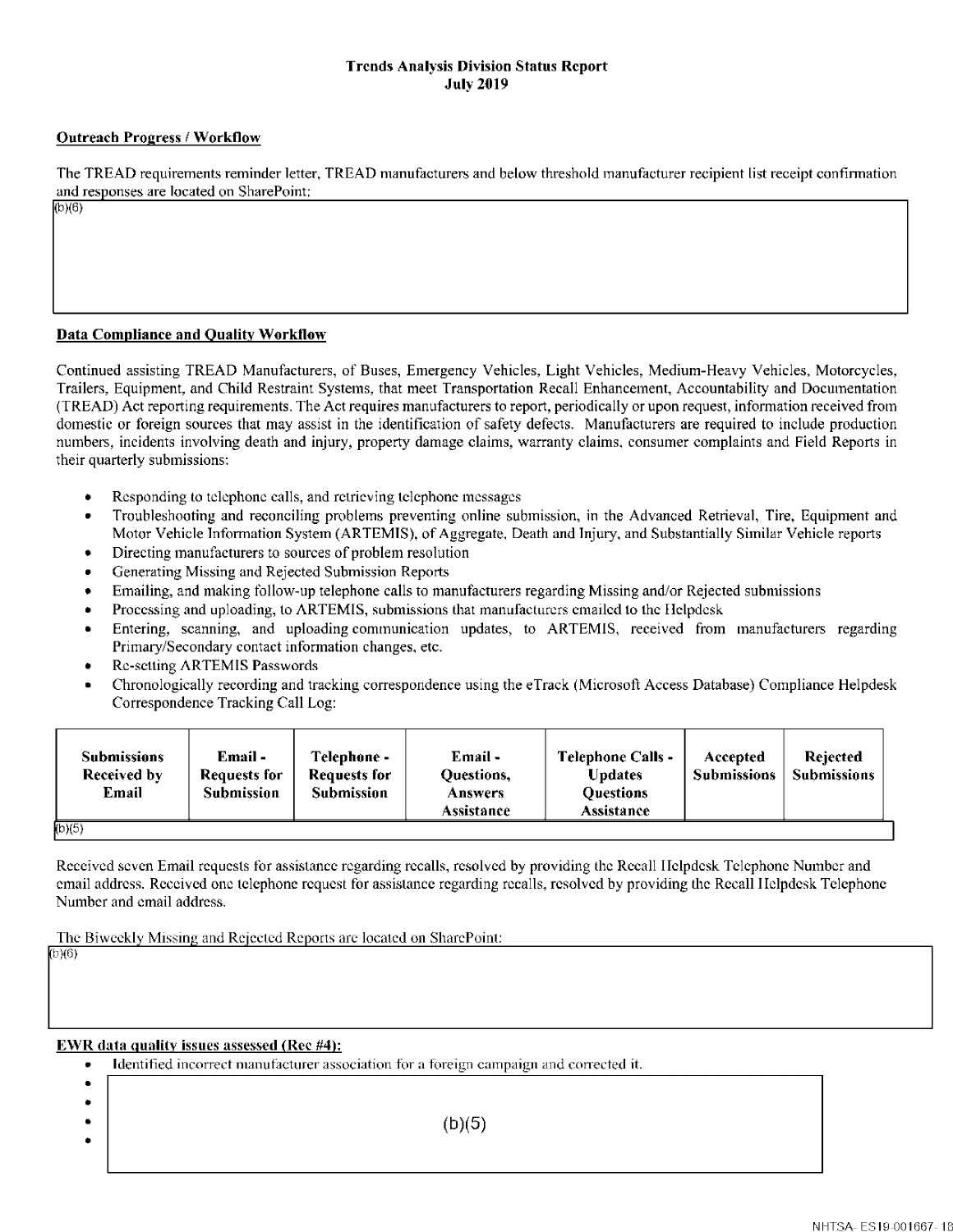| ۰              |        |
|----------------|--------|
| $\bullet$      |        |
| ۰              | (b)(5) |
| $\bullet$<br>۰ |        |
|                |        |
| ٠              |        |

# **Quarterly aggregate table production**

 $(b)(5)$ 

**Data activities** 

 $(b)(5)$ 

**Field Report Pilot Project Conducted by Cyberbahn** 

 $(b)(5)$ 

2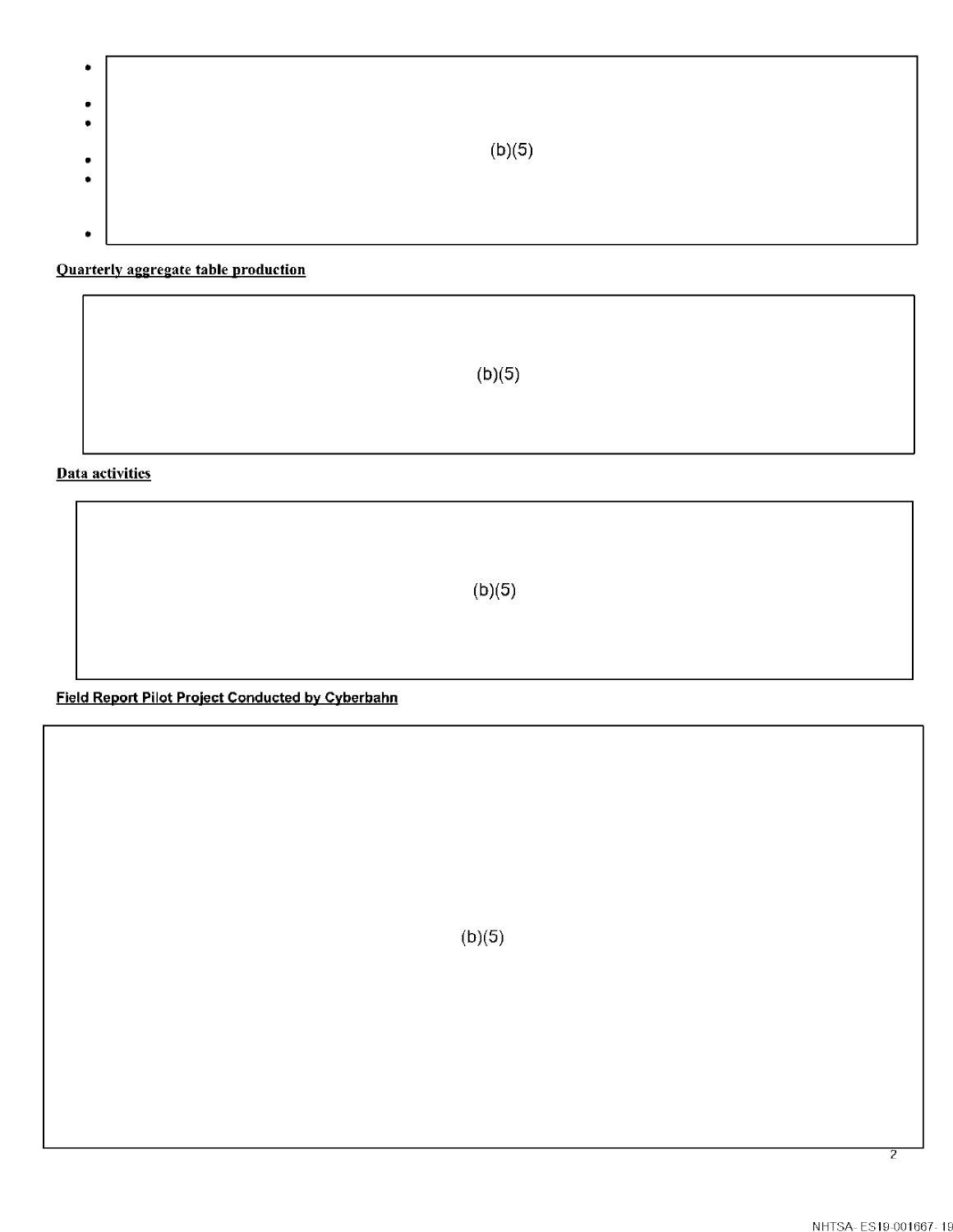#### **Field Report Death, Injury, and Fire Directive**

Field report reviewers continued to notify the TAD Chief of any Field Reports identified as indicating or alleging an injury(s), death(s), or fire, via email, within one ( 1) business day of review. Communication(s) include infonnation on the make, model, model year, and type of incident. The body of the email includes a direct pathway link to the Field Report in ARTEMIS. Field Reports that indicate death, fire, or injury requiring medical attention, are highlighted. Notification is necessary whether or not incidents are identified:

(b)(5)

#### **Field Report Review, Annotation, Screening and Referral Progress/ Work Flow**

Continued reviewing and annotating Field Reports (Bayesian Filter Score <2, 2-3) to ensure language that is considered of interest to investigators is not being missed by the Bayesian Filter scoring. Assigned a No set for Bayesian Filter Training to reports that did not contain language requiring further investigation and contractor selected ODI review for reports that needed further investigation.

| 2018 Q4         |                         |             | 2019 Q1  |                       |             |  |
|-----------------|-------------------------|-------------|----------|-----------------------|-------------|--|
| <b>Received</b> | Reviewed /<br>Annotated | Outstanding | Received | Reviewed<br>Annotated | Outstanding |  |
| 2113            | 818                     | 1295        | 1932     | 221                   | 1711        |  |

Continued reviewing and annotating Field Reports (Bayesian Filter Scorc>3), and Field Reports marked for OD! Review, assigning a Yes or No set for Bayesian Filter Training, screening the Field Reports for potential safety issues/trends, searching the ARTEMIS database for documentation (Technical Service Bulletins, Complaints, etc.), to identify and substantiate safety issues/trends found in the Field Reports, and notating the potential safety issues/trends in the EWR Potential Issues Tracking Spreadsheet stored on H Drive: /NVS/Enforcement/ODI/BLF EWR Support, and located on SharePoint:

| (6)(6) |        |  |
|--------|--------|--|
|        |        |  |
|        |        |  |
|        |        |  |
|        | (b)(5) |  |

| 2017 04         |          |             |  |
|-----------------|----------|-------------|--|
| <b>Received</b> | Screened | Outstanding |  |
| 5564            | 5513     | 51          |  |

| 2018 Q1         |          |             | 2018 Q2         |          |             | 2018 Q3  |          |             |
|-----------------|----------|-------------|-----------------|----------|-------------|----------|----------|-------------|
| <b>Received</b> | Screened | Outstanding | <b>Received</b> | Screened | Outstanding | Received | Screened | Outstanding |
| 2336            | 762      | 1574        | 1936            | 641      | 1295        | 2005     | 771      | 1234        |
|                 | 2018 Q4  |             |                 | 2019 Q1  |             |          |          |             |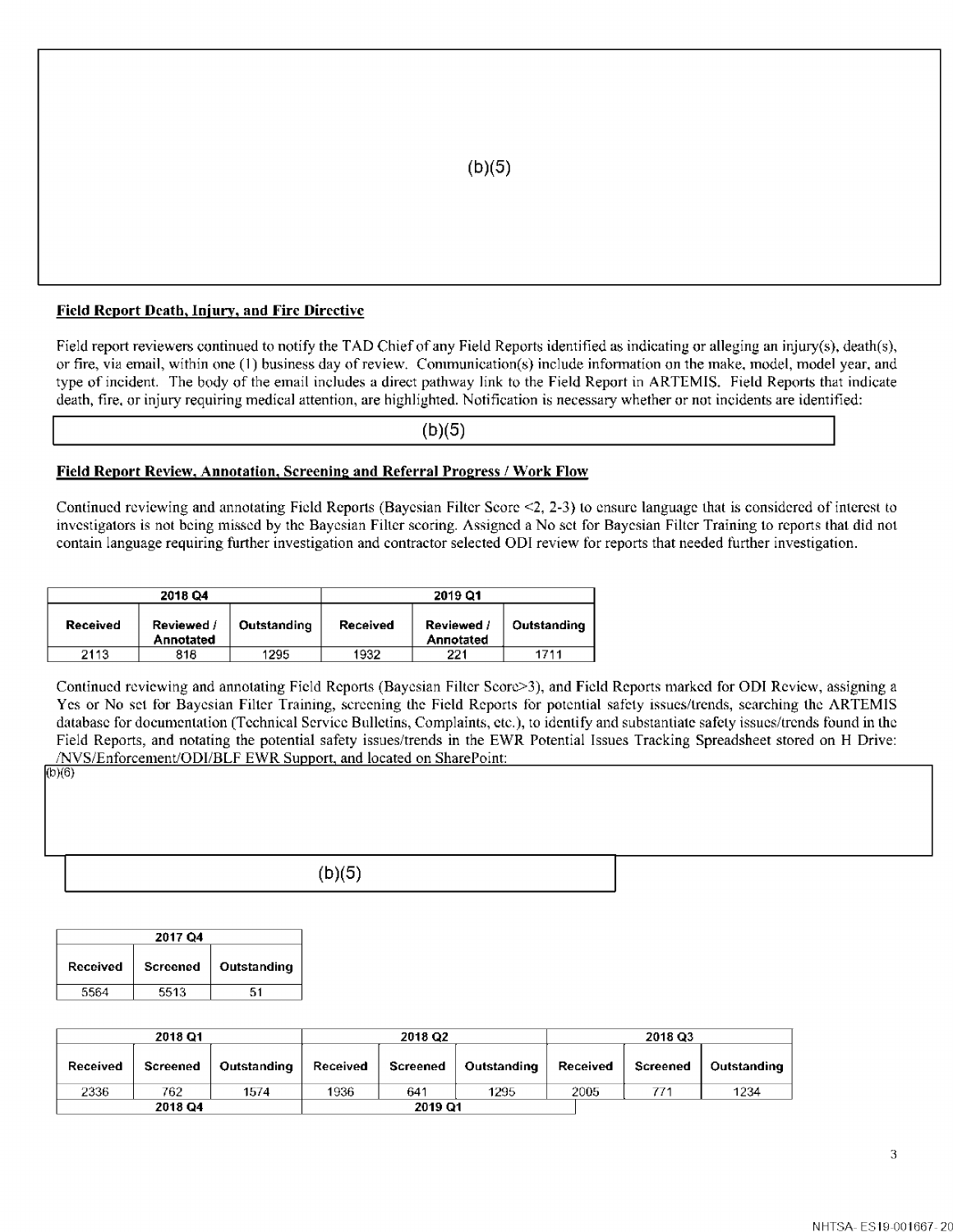| Received | Screened | Outstanding | Received | <b>Screened</b> | Outstanding |
|----------|----------|-------------|----------|-----------------|-------------|
| 3390     | 639      | 2751        | 2408     | 700             | 1708        |

#### **Death and Injury Inguirv Correspondence Tracking Progress/ Workflow**

The Complete Death and Injury Inquiry Selection List is located on SharcPoint:

 $(b)(6)$ 

#### **Death and Injury Inquiry Letters**

One (I) Death and Injury letter sent this month. No Comprehensive Inquiry letters submitted or received this month.

#### **Death and Injury Inquiry Letter Responses**

Continued processing TREAD Manufacturer Responses to Death and Injury Inquiry Letters, searching the ARTEMIS database for supporting documentation (Technical Service Bulletins, Complaints, etc.).

| DI Sequence      | R C   | <b>Manufacturer</b> | EWR ID | Y/Q    | Component                                  | Death          | Injury         |
|------------------|-------|---------------------|--------|--------|--------------------------------------------|----------------|----------------|
| DI18-110(493)    | Light | Toyota              | 164    | 2018/3 | Airbags, Speed Control                     | 0              | 1.             |
| DI18-110(501)    | Light | Toyota              | 164    | 2018/3 | Structure                                  | 0              |                |
| $D$  18-110(514) | Light | Toyota              | 164    | 2018/3 | <b>Seatbelts</b>                           | 0              | 1.             |
| DI18-110(528)    | Light | Toyota              | 164    | 2018/3 | Airbags                                    | 0              | 1              |
| $DI18-110(39)$   | Light | Toyota              | 164    | 2018/3 | Service Foundation/Brake                   | $\overline{2}$ | 3              |
| DI18-110(500)    | Light | Tovota              | 164    | 2018/3 | Airbags                                    | 2              | $\Omega$       |
| $DI18-110(508)$  | Light | Toyota              | 164    | 2018/3 | Airbags, Lane Departure, Forward Collision | 0              | 6              |
| DI18-110(555)    | _ight | Toyota              | 164    | 2018/3 | Seats                                      | 0              |                |
| DI18-095(212)    | Light | GM.                 |        | 2018/3 | Seatbelt                                   |                | 0              |
| DI18-108(135)    | Light | Honda               | 133    | 2018/3 | Airbags                                    |                | 1              |
| DI18-110(703)    | Light | Toyota              | 164    | 2018/3 | Steering                                   | 0              | 1              |
| DI18-095(407)    | Light | <b>GM</b>           |        | 2018/3 | Steering, Airbags, Brakes                  | 0              | $\overline{2}$ |
| DI18-110(670)    | ∟ight | Toyota              | 164    | 2018/3 | Power Train, Airbags, Speed Control        | 0              | $\overline{2}$ |
| DI18-110(672)    | Light | Tovota              | 164    | 2018/3 | Structure                                  | 0              | 1              |
| $D119 - 040(9)$  | Light | <b>BMW</b>          | 15     | 2019/1 | Structure                                  |                | $\Omega$       |
|                  |       |                     |        |        | Total                                      | 7              | 21             |

Fifteen (15) Death and Injury Inquiry Letter Responses Received and Processed.

## **Death and Injury Contractor Referrals Spreadsheet**

The primary objectives of the Spreadsheet are to identify death and Injuries (DI) that warrant further attention, and identify where a manufacturer identifies an irrelevant or errant component code. For records needing further attention such referrals are to be directed to the Safety Defect Analyst assigned to the vehicle make in question, recorded and tracked in the Spreadsheet through to the outcome disposition. Records identified with irrelevant component codes are to be sent to Safety Defects Specialist, and the TAD Chief.

The Death and Injury **(DI)** Contractor Referrals spreadsheet is located on SharePoint:

**lb)(6)**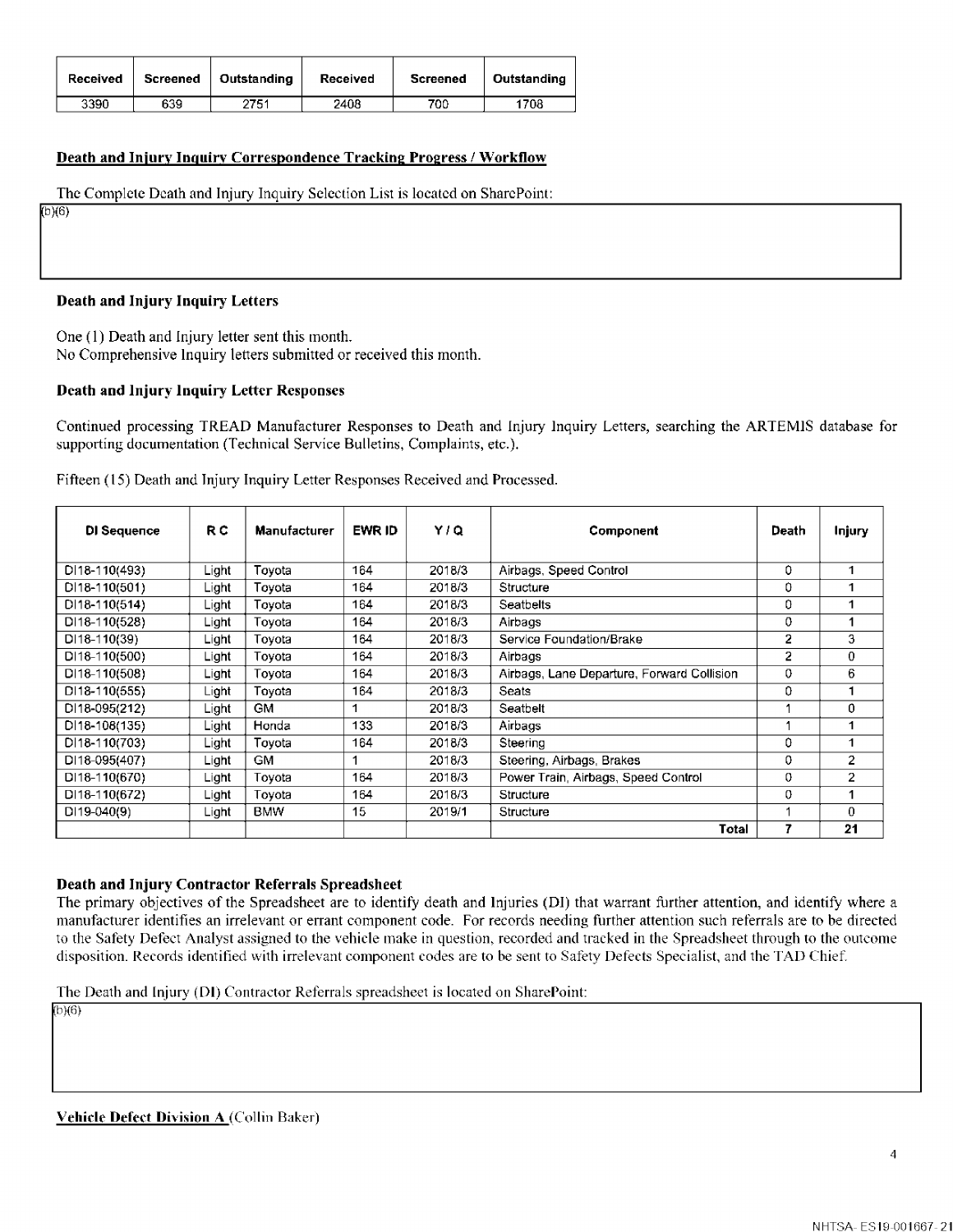# **VDD Pre-Investigations, Issues, or Research.**<br>(b)(5)

 $(b)(5)$ 

Vehicle Defect Division B (Landon Hall) (Beth Wolfe for Child Restraints)

VDD Pre-Investigations, Issues, or Research

 $(b)(5)$ 

 $(b)(5)$ 

Vehicle Defect Division C (Tim Igbawua)

**VDD Pre-Investigations. Issues, or Research**  $(6)(5)$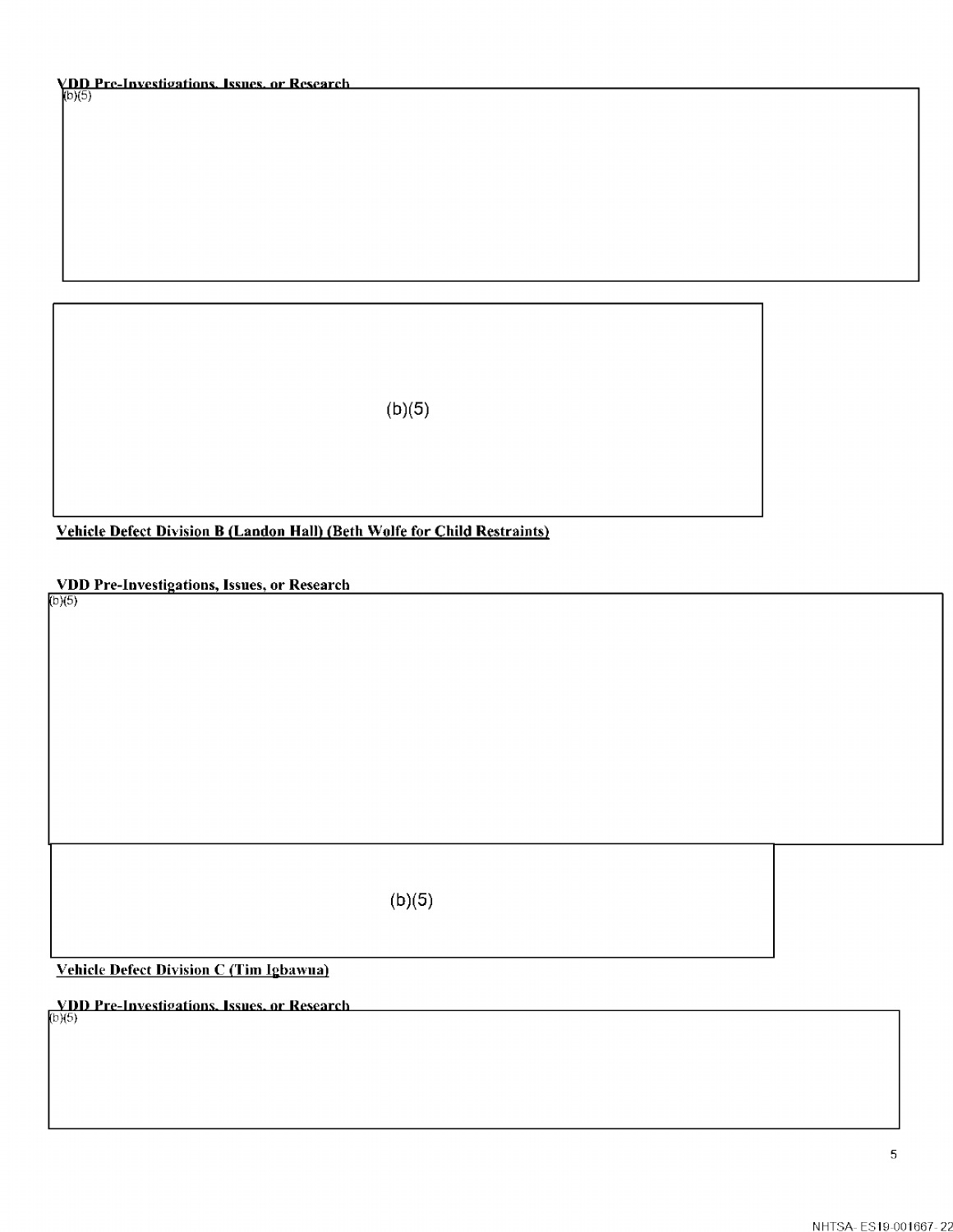# $(b)(5)$

**Vehicle Defect Division D** (no SDA assigned)

 $(b)(5)$ 

**VDD Pre-Investigations, Issues, or Research** 

 $(b)(5)$ 

 $(b)(5)$ 

# **MHDVD (Temp. Tim Igbawua)**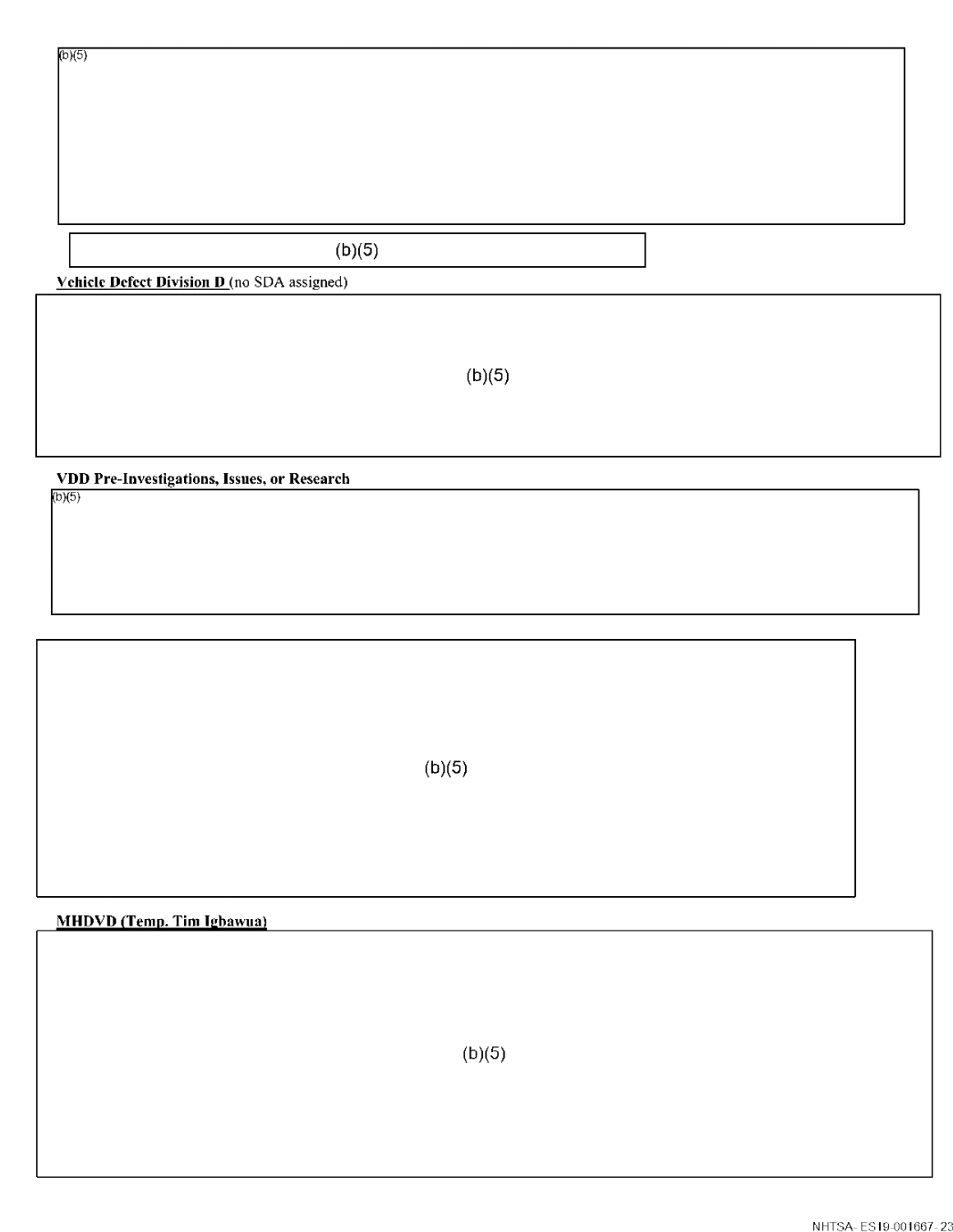

#### **Foreign Recalls and Other Safety Campaigns Progress/ Workflow**

Continued responding to emails from manufacturers that must notify TAD, within five (5 days), when they have determined, or have received a report from a foreign government that has determined, the need for a Recall or Other Safety Campaign in a foreign country, due to a safety related defect, and or noncompliance with a Federal Motor Vehicle Safety Standard (FMVSS), with respect to a motor vehicle, item of motor vehicle equipment, or tire that is identical or substantially similar to a motor vehicle, item of motor vehicle of equipment, or tire that is sold or offered for sale in the United States:

- Entering requisite information from the Report into the Foreign Recalls Report Spreadsheet located on Network Drive: **K:**  /NVS2 l 7/Foreign Campaigns.
- Assigning a Foreign Campaign Number (FCN), derived from an alphanumeric number identifying each report ODI receives on the Foreign Recalls Report Spreadsheet.
- Sending an email to the manufacturers acknowledging receipt of the Report within one-two (1-2) business days after receipt, including the FCN assigned to the Report. As the FCN is used to track all the information associated with the Recall it is provided to the manufacturer to use when sending supplemental information on the same Recall.
- Entering requisite information from the Report into ARETMIS; searching for past Foreign Recall Information by Manufacturer, Product, Component, Correspondence Research Division (CRD) Information (Complaints, Pursuits, Recalls, and Technical Service Bulletin entities), as well as Field Report Information (Death, Injury, Fire, Crash, Rollover, and OD! Review attributes) and denoting this information accordingly.
- Adding supplemental infonnation to an initial report submission to the Foreign Recalls Report Spreadsheet, entering the date the supplemental infonnation was received, entering and highlighting the supplemental infonnation in red ink, as appropriate.
- Sending an email to the manufacturers acknowledging receipt of the Supplemental Report, including the FCN in the Subject field of the email, using the FCN when adding the supplemental information to the manufacturer's record in ARTEMIS.
- Sending Foreign Recall Documents to the Scanning Station when completed.
- Checking the ARTEMIS Repositories to ensure the documents were scanned correctly.
- Maintaining hardcopy of all documents for eventual storage
- All foreign campaigns sent to TAD Chief for review
- TAD Chief separates foreign campaigns by YOO or MHDVD and sends them monthly to the impacted division for consideration. Totals by division for foreign campaigns listed in VDD and MHDVD sections above.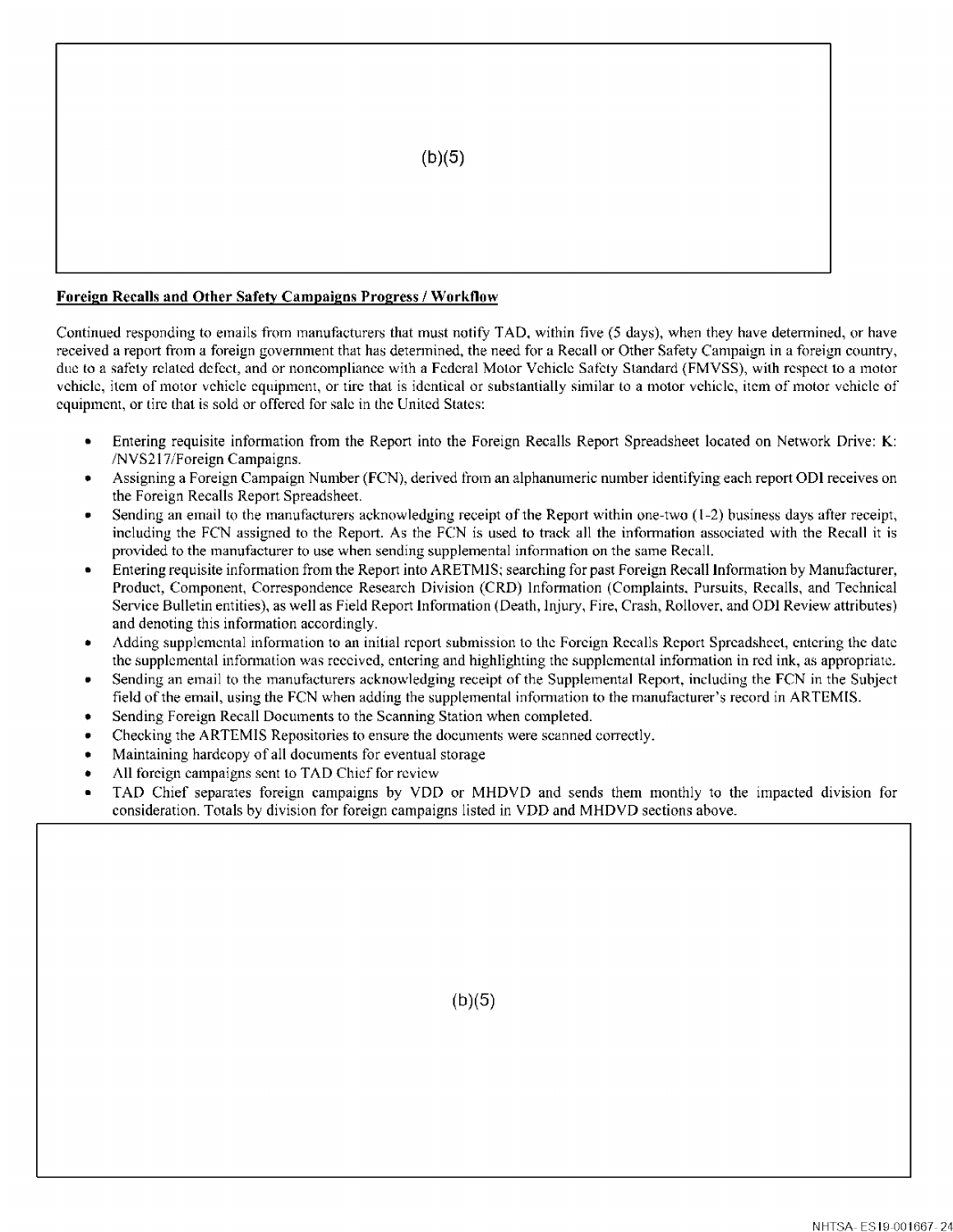## **EWR Manufacturer Incorrect Assignment of Tread Component Codes Tracking**

Ten incorrect codes were flagged in the spreadsheet for this reporting period.

The monthly report depicting all Field Reports with the letters CCR (for Component Code Review) in the Notes field in ARTEMIS is located under the MFR EWR Data Enforcement section in SharePoint:

(b}(6}

## **Manufacturer Communication Portal**

EWR Helpdesk Team began responding to emails submitted to the MC Mailbox and phone calls to the MCP Helpdesk:

- Sending Volpe emails manufacturers received that contained error messages (for resolution)
- Sending Volpe manufacturer requests for Contact information updates (request complies with Volpe template)
- Emailing manufacturers requesting they provide additional information (request does not comply with Volpe template)
- Responding lo product table update requests and informing manufacturers when the product(s) have been added lo ARTEMIS
- Emailing manufacturers with questions regarding their having nothing to report the following message: "Please continue to submit via email if you have nothing to report as our system does not currently allow companies to state they have nothing lo report through the portal.'"
- Forwarding emails the Helpdesk could not resolve to the TAD Chief for resolution
- Populating a Spreadsheet with messages received from manufacturers that the Team needs assistance in answering

| <b>Number Requests</b> | <b>Number Sent to</b> | <b>Number</b> | <b>Number Forwarded to</b>      |
|------------------------|-----------------------|---------------|---------------------------------|
| Received               | Volpe                 | Resolved*     | <b>TAD Chief for Resolution</b> |
| 48                     |                       | 48            |                                 |

\*New Account Account Services, Questions Answered, IT Support, Other

## **Projects and Other Work**

| (b)(5)                                                                                                                                                                                      |
|---------------------------------------------------------------------------------------------------------------------------------------------------------------------------------------------|
| Created an organizational chart for TAD including contractors and roles.<br>Created a new summary sheet for SDA in child restraints to be used for all product areas starting this quarter. |
| (b)(5)                                                                                                                                                                                      |
| (b)(5)                                                                                                                                                                                      |
| Obtained correct forms necessary and began preparing those for PRA process and FR notice.<br>(b)(5)                                                                                         |
| (b)(5)                                                                                                                                                                                      |
| R                                                                                                                                                                                           |